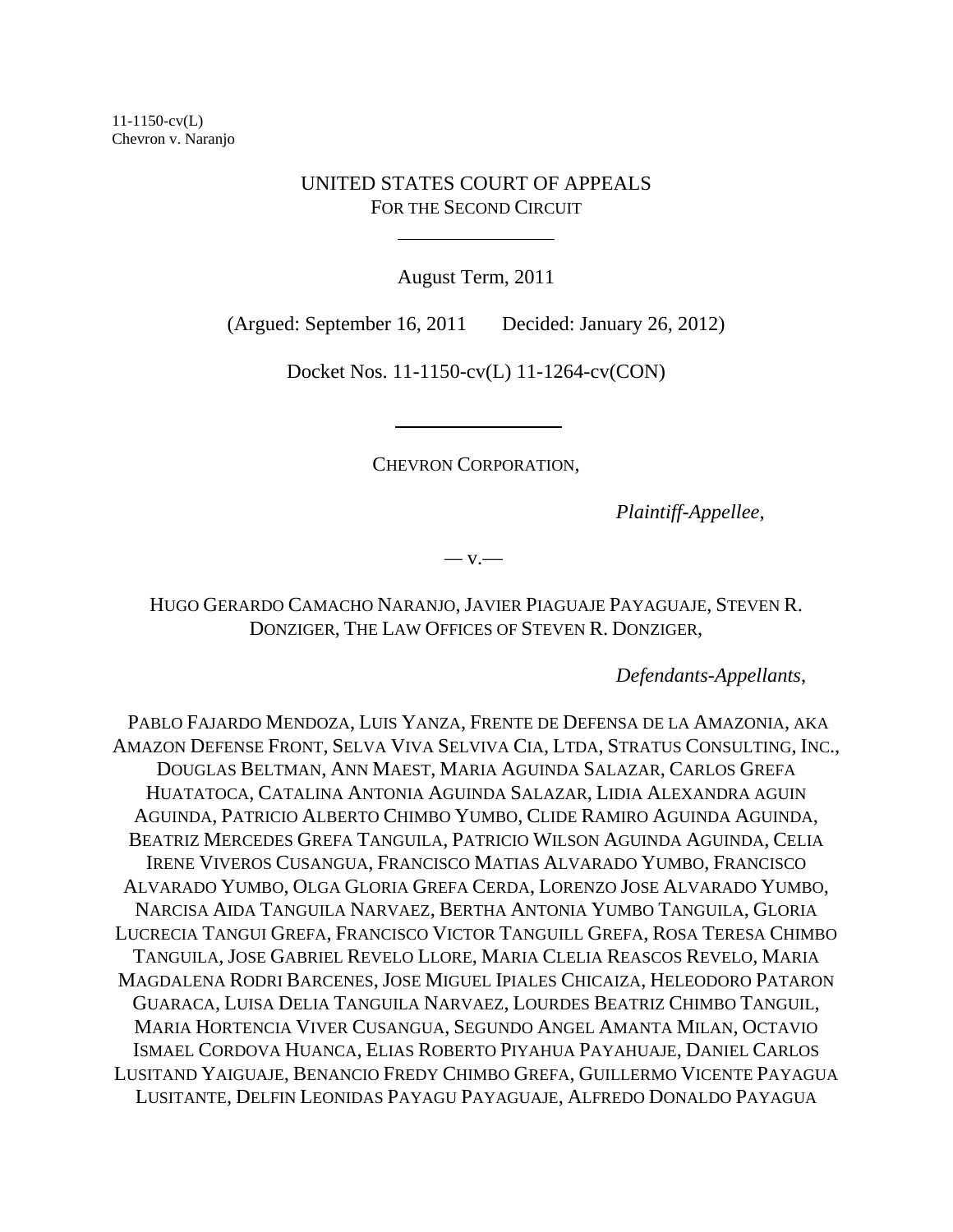# PAYAGUAJE, MIGUEL MARIO PAYAGUAJE PAYAGUAJE, TEODORO GONZALO PIAGUAJ PAYAGUAJE, FERMIN PIAGUAJE PAYAGUAJE, REINALDO LUSITANDE YAIGUAJE, LUIS AGUSTIN PAYAGUA PIAGUAJE, EMILIO MARTIN LUSITANDE YAIGUAJE, SIMON LUSITANDE YAIGUAJE, ARMANDO WILFRIDO PIAGUA PAYAGUAJE, ANGEL JUSTINO PIAGUAG LUCITANDE,

*Defendants.\**

B e f o r e:

l

POOLER, WESLEY, and LYNCH, *Circuit Judges*.

\_\_\_\_\_\_\_\_\_\_\_\_\_\_\_\_\_\_

Defendants-appellants – residents of the Ecuadorian Amazon and their American attorney – challenge a preliminary injunction issued by the district court that prohibited them from enforcing or preparing to enforce a potential Ecuadorian judgment against plaintiffappellee anywhere outside of the Republic of Ecuador. Because New York's Uniform Foreign Country Money-Judgments Recognition Act, N.Y. C.P.L.R. §§ 5301-5309, does not authorize affirmative relief of this kind, but only recognizes a defense available when a would-be judgment-creditor first attempts enforcement in New York, we VACATE the injunction and REMAND to the district court with instructions to DISMISS the plaintiffappellee's complaint.

 $\ddot{\phantom{a}}$ 

<sup>\*</sup> The Clerk of Court is respectfully directed to amend the official caption in this case to conform to the listing of the parties above.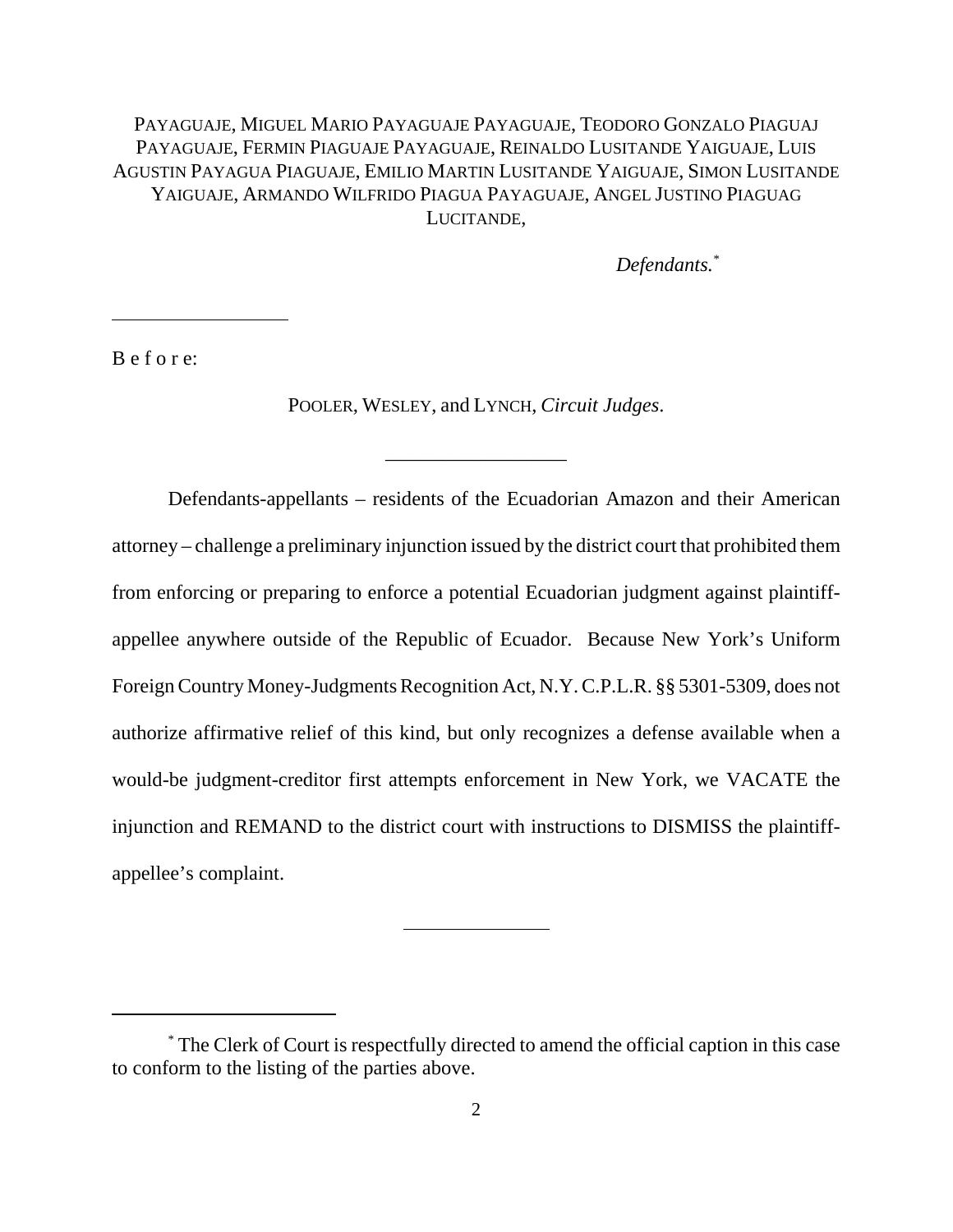JAMES E. TYRRELL, JR. (Eric S. Westenberger, Jason W. Rockwell, John J. Zefutie, Brendan M. Walsh, Edward M. Yennock, Patton Boggs LLP, Newark, NJ; Julio C. Gomez, Gomez LLC, New York, NY; Carlos A. Zelaya, II, F. Gerald Maples, PA, New Orleans, LA, *on the brief*), Patton Boggs LLP, Newark, NJ, *for Defendants-Appellants Naranjo et. al.* 

JOHN W.KEKER (Elliot R. Peters, Jan N. Little, Steven A. Hirsch, Matthew M. Werdegar, *on the brief*), Keker & Van Nest LLP, San Francisco, CA, *for Defendants-Appellants Steven R. Donziger and The Law Offices of Steven R. Donziger.*

RANDY M. MASTRO (Andrea E. Neuman, Irvine, CA; William E. Thomson, Los Angeles, CA; Scott A. Edelman, Los Angeles, CA, *on the brief*), Gibson, Dunn & Crutcher LLP, New York, NY, *for Plaintiff-Appellee*.

GERARD E. LYNCH, *Circuit Judge*:

This appeal represents the latest chapter in the ongoing litigation between plaintiffappellee Chevron Corp. ("Chevron") and the defendants-appellants, elsewhere known as the Lago Agrio Plaintiffs ("LAPs" or "Ecuadorians") and their American attorney Steven Donziger. Chevron brought the present action in part under New York's Uniform Foreign Country Money-Judgments Recognition Act ("the Recognition Act"), N.Y. C.P.L.R. §§ 5301-5309, which allows judgment-creditors to enforce foreign judgments in New York courts, subject to several exceptions. Chevron, a potential judgment-debtor, sought a global anti-enforcement injunction against the LAPs and Donziger prohibiting the latter from attempting to enforce an allegedly fraudulent judgment entered by an Ecuadorian court against Chevron.

 $\overline{a}$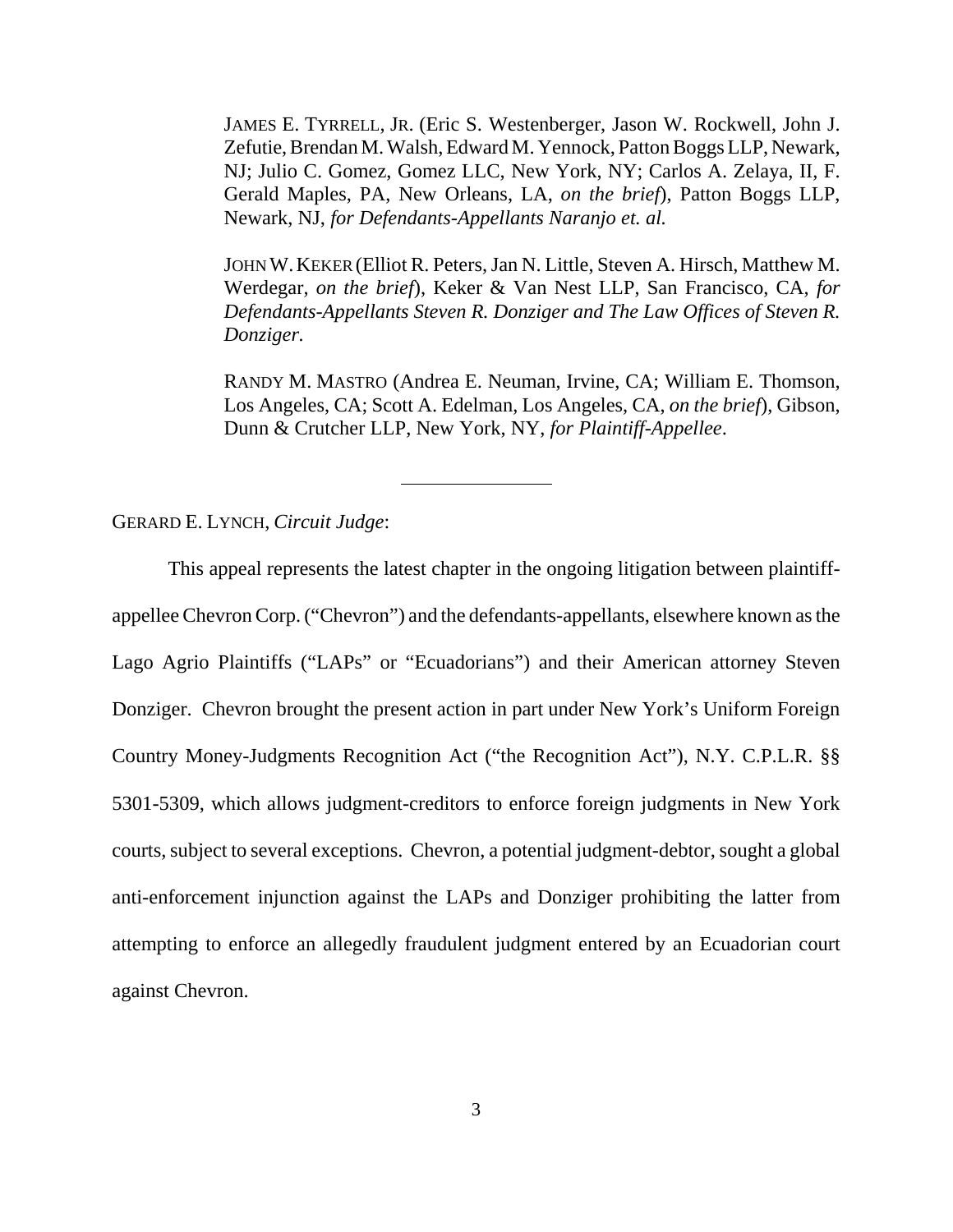On March 7, 2011, the Southern District of New York (Kaplan, *J.*) granted the global injunction, which the defendants-appellants now challenge. Chevron Corp v. Donziger, 768 F. Supp. 2d 581 (S.D.N.Y. 2011) ("Donziger"). In an earlier order, we vacated that injunction and stayed the district court's proceedings pending the present opinion. Chevron Corp. v. Naranjo, No. 11-1150-cv(L), 2011 WL 4375022 (2d Cir. Sept. 19, 2011). We conclude that the district court erred in construing the Recognition Act to grant putative judgment-debtors a cause of action to challenge foreign judgments before enforcement of those judgments is sought. Judgment-debtors can challenge a foreign judgment's validity under the Recognition Act only defensively, in response to an attempted enforcement – an effort that the defendants-appellees have not yet undertaken anywhere, and might never undertake in New York. Consistent with our earlier order, we therefore reverse the district court's decision, vacate the injunction, and remand to the district court with instructions to dismiss Chevron's declaratory judgment claim in its entirety.

## **BACKGROUND**

The story of the conflict between Chevron and residents of the Lago Agrio region of the Ecuadorian Amazon must be among the most extensively told in the history of the American federal judiciary.<sup>1</sup> We and other courts have previously described in detail the parties' underlying dispute, which concerns allegations that Chevron's predecessor extensively polluted the Lago Agrio region of Ecuador and claims that Chevron is liable

<sup>&</sup>lt;sup>1</sup> An underinclusive Westlaw search for Chevron or Texaco & Ecuador & "Lago Agrio" yields fifty-six results, all of which deal directly with this litigation.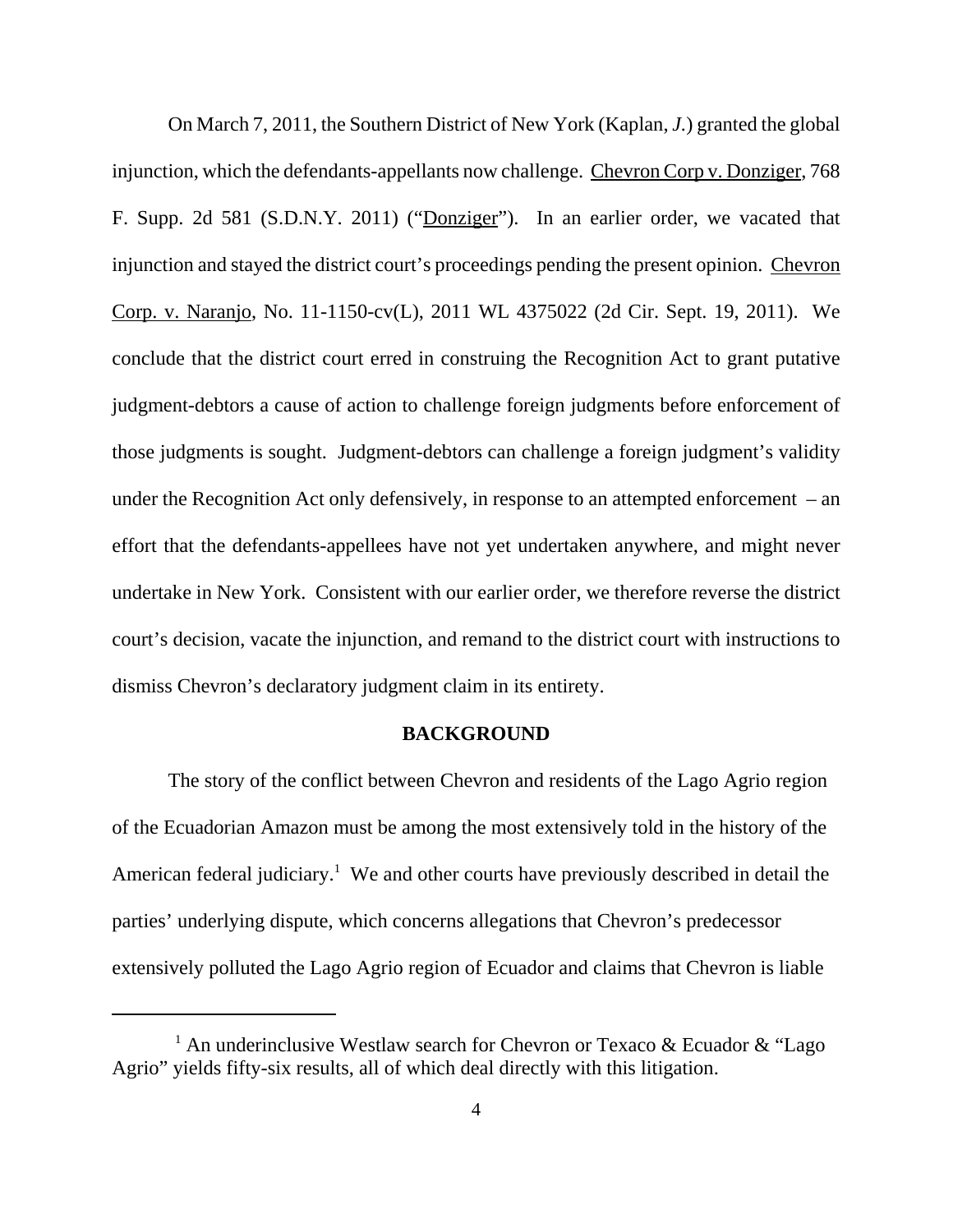for the resulting damages. See, e.g., Chevron Corp. v. Berlinger, 629 F.3d 297 (2d Cir. 2011) ("Berlinger"); Republic of Ecuador v. Chevron Corp., 638 F.3d 384 (2d Cir. 2011) ("Republic of Ecuador"); Aguinda v. Texaco, Inc., 303 F.3d 470 (2d Cir. 2002); Jota v. Texaco, Inc. 157 F.3d 153 (2d Cir. 1998). The merits of that dispute are not now before us. We therefore summarize the details of the underlying conflict only where necessary.

# I. **Facts**

From 1964 through 1992, Texaco and its subsidiary, Texaco Petroleum, or  $TexPet^2$ – with various partners, including the Ecuadorian government – engaged in oil extraction in the Lago Agrio region of the Ecuadorian Amazon. Jota, 157 F.3d at 155. In 1992, Texaco withdrew from the extraction efforts. Aguinda, 303 F.3d at 473. The next year, the LAPs filed suit in the Southern District of New York, alleging a variety of environmental, health, and other tort claims related to the extraction activities.<sup>3</sup> The

 $2^2$  TexPet was the corporate entity primarily involved in the Ecuadorian exploration. Chevron purchased Texaco and its subsidiaries in 2001. Chevron suggests that its presence in this suit, as opposed to that of Texaco and TexPet, is evidence of the LAPs' ulterior motives.The district court has also stated that under the U.S. law of successor liability, "Chevron did not succeed to obligations of Texaco by merger." Donziger, 768 F. Supp. 2d at 600 n.40. But the questions of whether U.S. or Ecuadorian law governs whether a successor-in-interest is liable for a predecessor's alleged environmental torts committed in Ecuador, and what that governing law has to say on the subject, are not before us. We therefore express no opinion about them.

<sup>&</sup>lt;sup>3</sup> One group of plaintiffs had filed their action in Texas state court, which was eventually removed to the Southern District of Texas. Sequihua v. Texaco, Inc., 847 F. Supp. 61 (S.D. Tex. 1994). That case was also dismissed under principles of international comity and forum non conveniens. A separate group of litigants had already initiated proceedings in the S.D.N.Y. See Aguinda, 945 F. Supp. 625 (S.D.N.Y. 1996).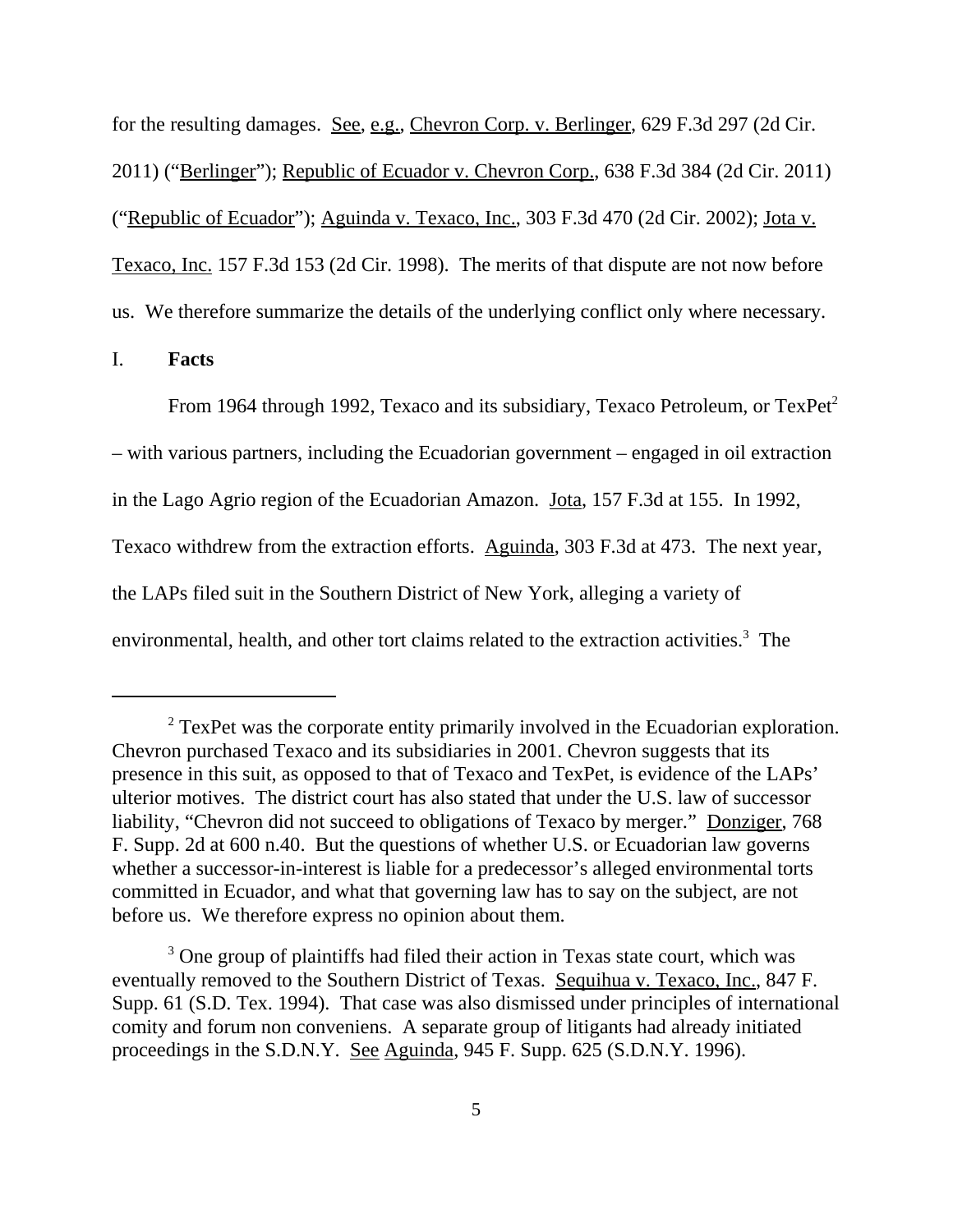district court (Rakoff, *J*.) dismissed the plaintiffs' claims on grounds of international comity and forum non conveniens, stating that the case had "everything to do with Ecuador, and nothing to do with the United States." Aguinda v. Texaco, Inc., 142 F. Supp. 2d 534, 537 (S.D.N.Y. 2001).4

We initially disagreed with the district court, requiring that Texaco make "a commitment . . . to submit to the jurisdiction of the Ecuadorian courts" before a forum non conveniens dismissal was appropriate. Jota, 157 F.3d at 159; see also Aguinda, 303 F.3d at 475. After several more years of legal wrangling, Texaco accepted the condition established by this Court, but reserved, in its words, "its right to contest [the] validity [of an Ecuadorian judgment] only in the limited circumstances permitted by New York's Recognition of Foreign Country Judgments Act."

In 1994, while the litigation was ongoing in the Southern District of New York, Texaco entered into a settlement with the Ecuadorian government and its governmentowned oil company, Petroecuador ("the GOE settlement"). Under the settlement, as Chevron has previously characterized it before this Court, "TexPet funded certain environmental remediation projects in exchange for . . . a release from liability for environmental impact falling outside the scope of that settlement." Republic of Ecuador, 638 F.3d at 390. The settlement was finalized in 1998, after Chevron – which had

<sup>&</sup>lt;sup>4</sup> The district court also dismissed for failure to join the Government of Ecuador ("GOE") and Petroecuador, the GOE's wholly owned oil company, as indispensable parties. See Aguinda, 945 F. Supp. at 627.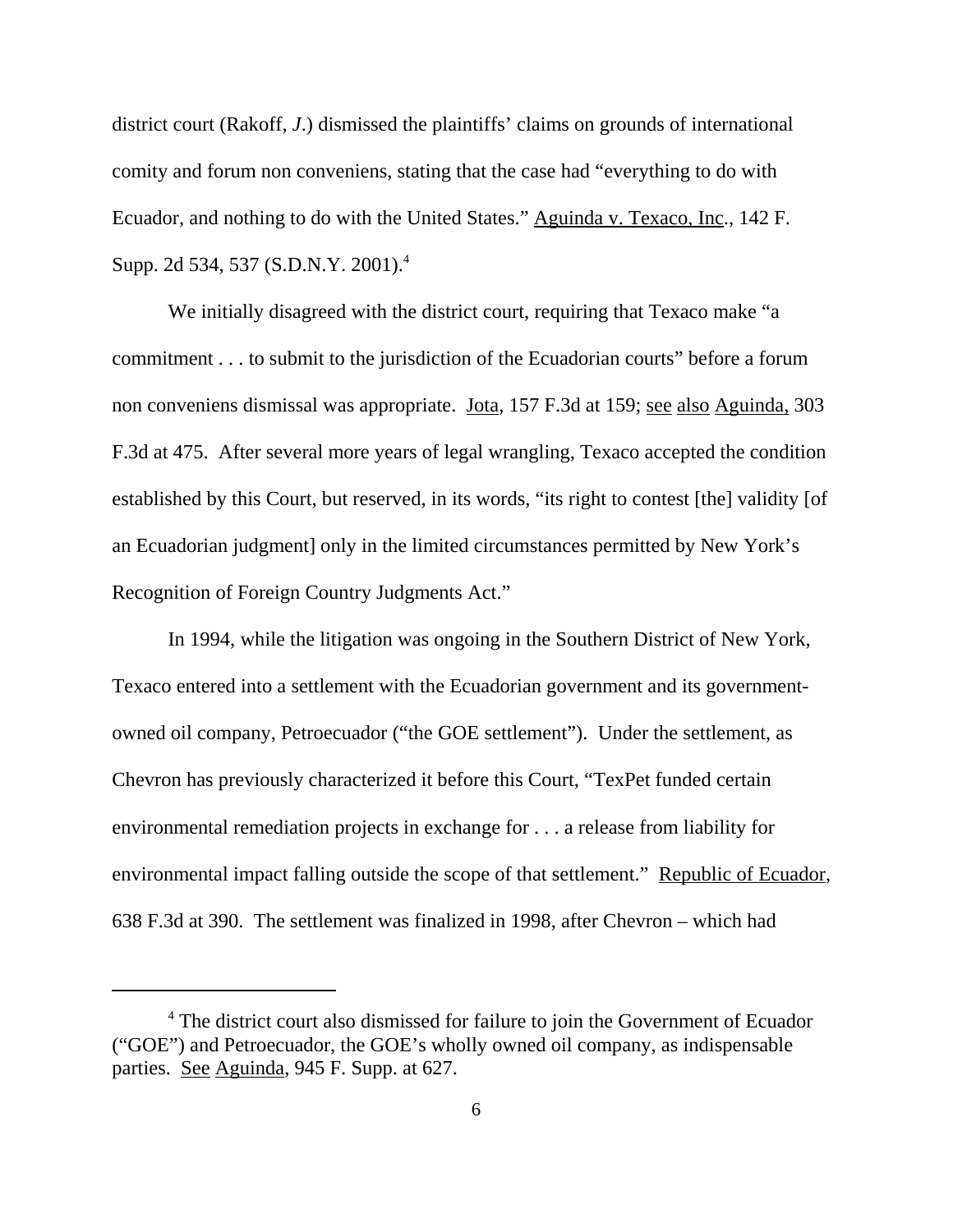acquired Texaco in 2001, see Berlinger, 629 F.3d at 300 – spent roughly \$40 million on the remediation. Ecuador and Chevron continue to litigate the validity and effect of the settlement before a Bilateral Investment Treaty arbitration panel. See Republic of Ecuador, 638 F.3d at 390.

After the dismissal of the New York action, the LAPs initiated a lawsuit against Chevron in Ecuador, the GOE settlement notwithstanding. After seven years of litigation, on February 14, 2011, the trial court issued its decision, finding Chevron liable for \$8.6 billion of damages, with a \$8.6 billion punitive damages award to be added unless Chevron apologized within fourteen days of the opinion's issuance. Chevron did not apologize; the pending judgment is thus for \$17.2 billion.

Chevron alleges that the LAPs and their lawyers pursued that litigation by a variety of unethical, corrupt, and illegal means, including exercising undue influence in the process by which the Ecuadorian court selected Richard Cabrera Vega, its designated independent expert,<sup>5</sup> and by controlling the subsequent production of Cabrera's supposedly neutral damages assessment. In re Application of Chevron Corp., 709 F. Supp. 2d 283, 289 (S.D.N.Y. 2010) ("Chevron I"). Chevron also alleges that Donziger engaged in other threats against the Ecuadorian judiciary, by mobilizing protesters to intimidate the court by surrounding it on the dates of key hearings, and by enlisting political pressure from elected officials, including the President of Ecuador.

<sup>&</sup>lt;sup>5</sup> The district court credited Chevron's allegation that Donziger threatened to blackmail the Ecuadorian judge who was "on his heels from charges of trading jobs for sex in the court." Donziger, 768 F. Supp. 2d at 606 (internal alterations omitted).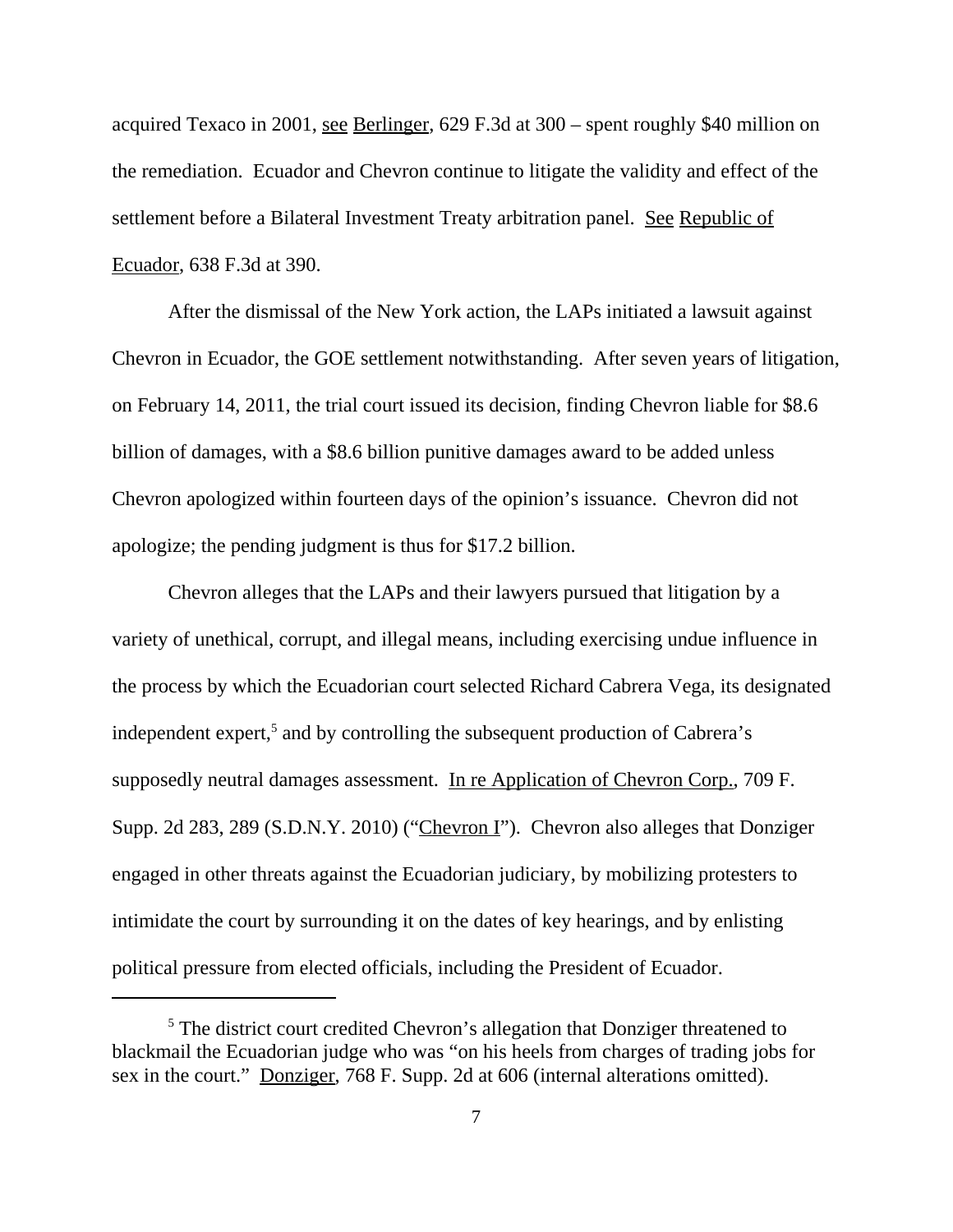In 2005, Donziger contacted Joseph Berlinger, a prominent New York documentary filmmaker, and solicited him to make a film "to tell his clients' story." See Berlinger, 629 F.3d at 302-03. Berlinger agreed, and the documentary he eventually produced, *Crude: The Real Price of Oil,* is presented as an insider's account of the entire epic, including details of the plaintiffs' various legal and political strategies in Ecuador, principally from Donziger's own unfiltered point of view. The version of *Crude* initially released in the United States, available for online streaming from Netflix, included footage suggesting that Cabrera, the purportedly independent expert, worked hand-inglove with the plaintiffs in his investigations. Berlinger, 629 F.3d at 303-04. After Donziger discovered that footage, he insisted that Berlinger remove it from the version of the version of the film given theatrical release. Berlinger complied, but not before Chevron had seen, on Netflix, the scenes in question.

After discovering that footage, Chevron launched dozens of discovery proceedings pursuant to 28 U.S.C. § 1782 throughout the United States,<sup>6</sup> an effort the Third Circuit aptly characterized as "unique in the annals of American judicial history." In re Chevron Corp., 650 F.3d 276, 282 n. 7 (3d Cir. 2011). Through these proceedings - which have resulted in at least fifty orders and opinions from federal courts across the country –

<sup>6</sup> 28 U.S.C. § 1782 allows a party to a foreign or international litigation – or the foreign or international tribunal itself – to compel a person in the "district in which [the] person resides or is found . . . to give his testimony or statement or to produce a document or other thing for use in a proceeding in a foreign or international tribunal.]" Id. § 1782(a).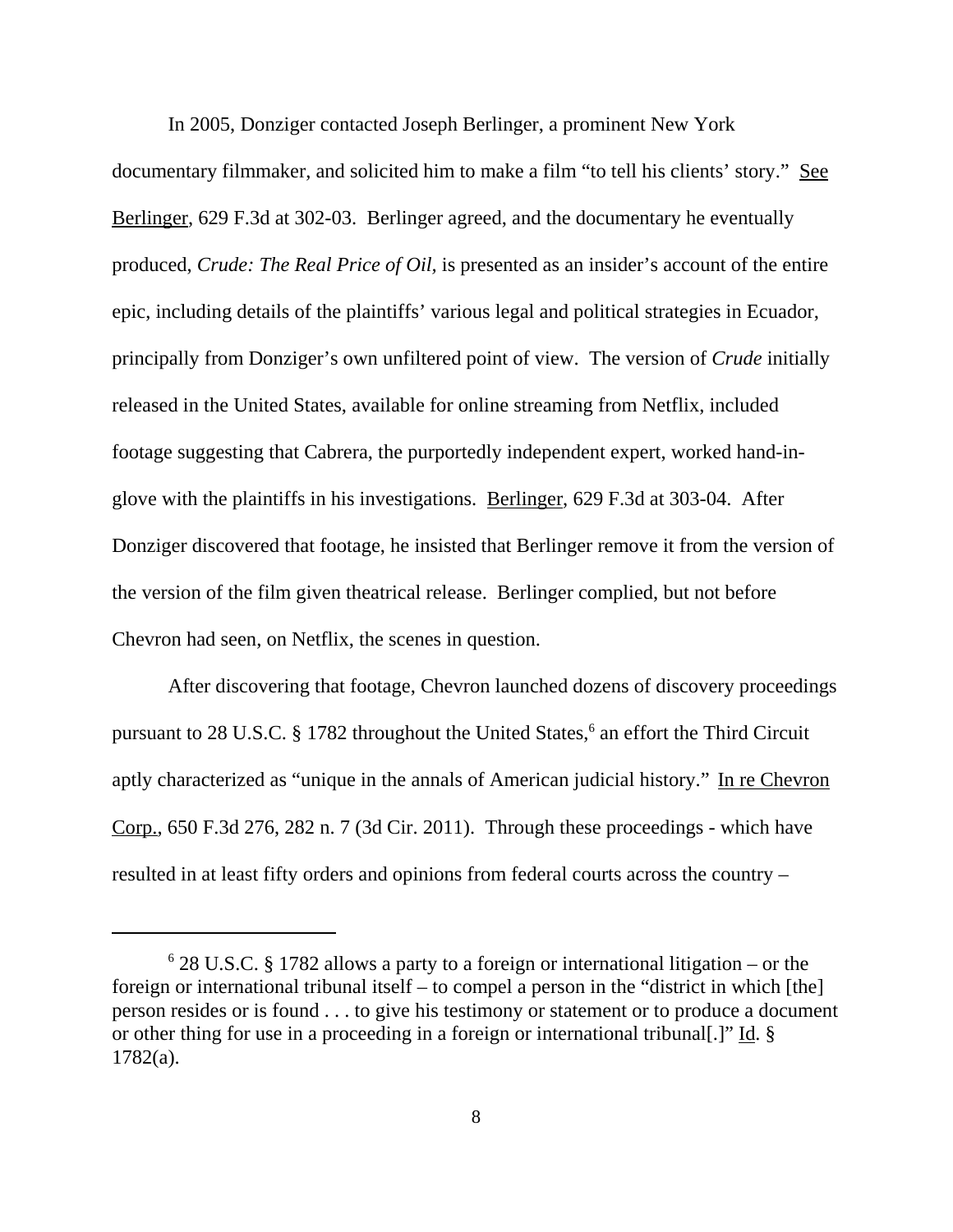Chevron gained access to an extraordinary quantity of material, including all of Donziger's litigation files.<sup>7</sup> Chevron successfully argued that the material it sought in these proceedings was not protected by attorney-client privilege, whether because the privilege had never attached, see id. at 289; or because it was waived, In re Chevron Corp., 633 F.3d 153, 156 (3d Cir. 2011). When this Court held that Berlinger was not entitled to the "qualified evidentiary privilege for information gathered in a journalistic investigation," Berlinger, 629 F.3d at 306, Chevron also gained access to over six hundred hours of *Crude* outtakes.

The outtakes contained Donziger's unedited characterizations of, inter alia, his negative view of the Ecuadorian judiciary; the LAPs' litigation, legislative, and political strategies; and how the LAPs planned to use any resulting Ecuadorian judgment to force a quick settlement with Chevron. See Berlinger, 629 F.3d at 303-06 (reciting verbatim the district court's findings of fact in Chevron I, 709 F. Supp. 2d at 285-89). Chevron also discovered in Donziger's litigation files a memo, entitled "Invictus," written by the LAPs' attorneys at Patton Boggs LLP. The undated memo details a proposed enforcement strategy, including enforcement in multiple jurisdictions and efforts to use judgment enforcement for settlement leverage, for the plaintiffs to undertake in the event they prevail before the Ecuadorian courts.

<sup>&</sup>lt;sup>7</sup> These proceedings are ongoing. See Republic of Ecuador v. Bjorkman, No. 11-cv-01470-WYD-MEH, 2011 WL 5439681 (D. Colo. Nov. 9, 2011) (the most recent order issued under Section 1782 initiated by Chevron).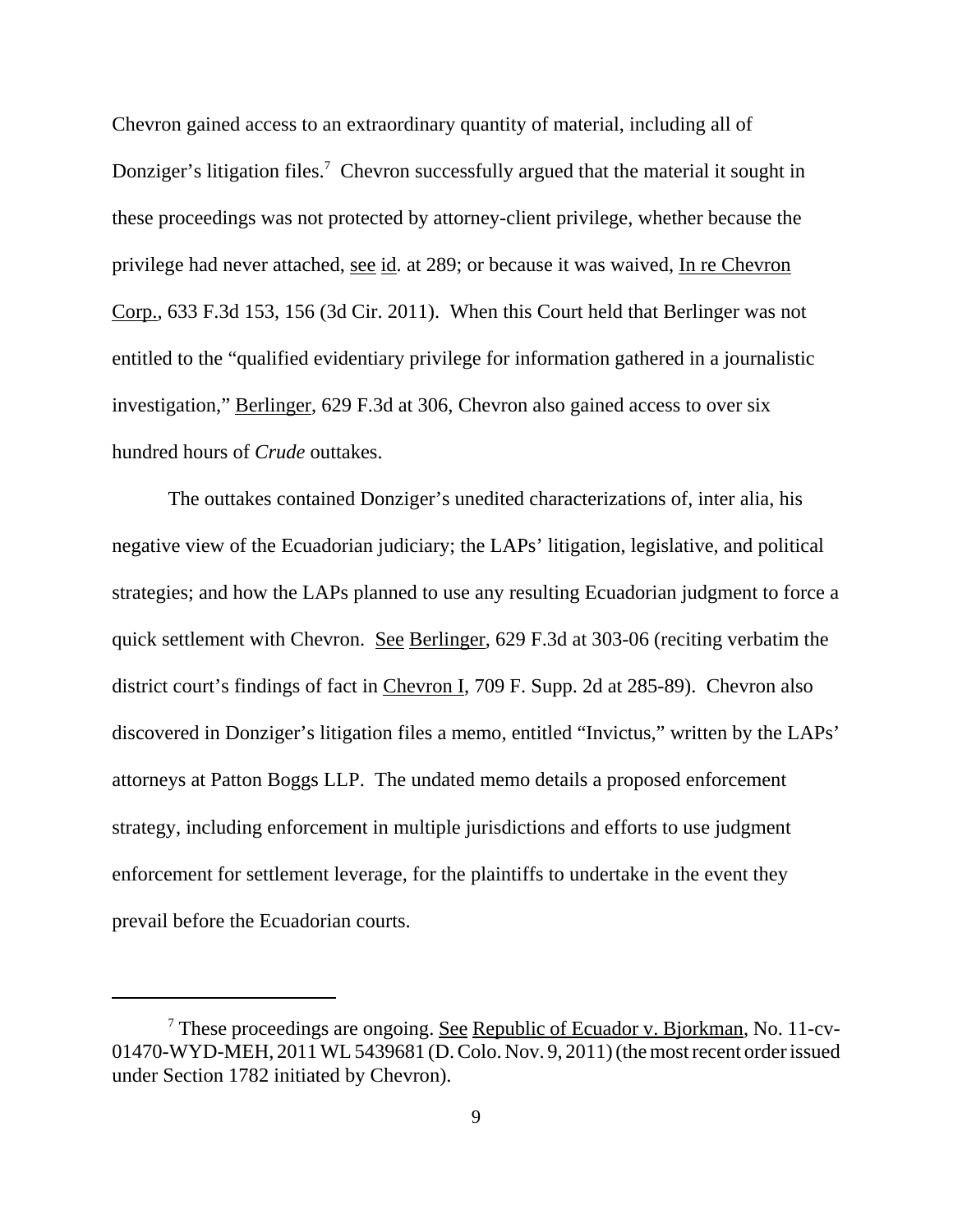On the basis of these and other materials, Chevron alleges that the Ecuadorian judgment is fundamentally tainted by fraud. The heart of the alleged fraud is two-fold. First, Chevron accuses Donziger and his team of covert illicit participation in the selection of Cabrera – the putative independent expert – and, eventually, of ghost-writing Cabrera's entire report. Second, Chevron accuses Donziger of wresting control of the Ecuadorian judicial process by political pressure in order to obtain a judgment based on political advantage rather than the rule of law.

Chevron presented its alleged evidence of fraud to the Ecuadorian trial court, eventually convincing it to dismiss the Cabrera report's interpretations – but not its data – from the trial court's final decision. Nevertheless, as noted above, the Ecuadorian court returned a judgment against Chevron, rejecting Chevron's claim of potential intimidation and concluding, in a 188-page opinion containing extensive findings of fact and detailed conclusions of law, that Chevron was liable for widespread environmental degradation in the Lago Agrio region.

Both parties appealed the trial court's decision to an intermediate court. That appeal was pending through the issuance of the district court's injunction and for most of the period that this appeal was under consideration. The intermediate court upheld the trial court's judgment on January 3, 2012. Under Ecuadorian law, as characterized by Chevron's expert, the intermediate court based its ruling "on the merit of the record." *Código de Procedimiento Civil*, art. 838 (Ecuador, 2005). The LAPs assert, and Chevron does not dispute, that this standard of review is similar to the American standard of de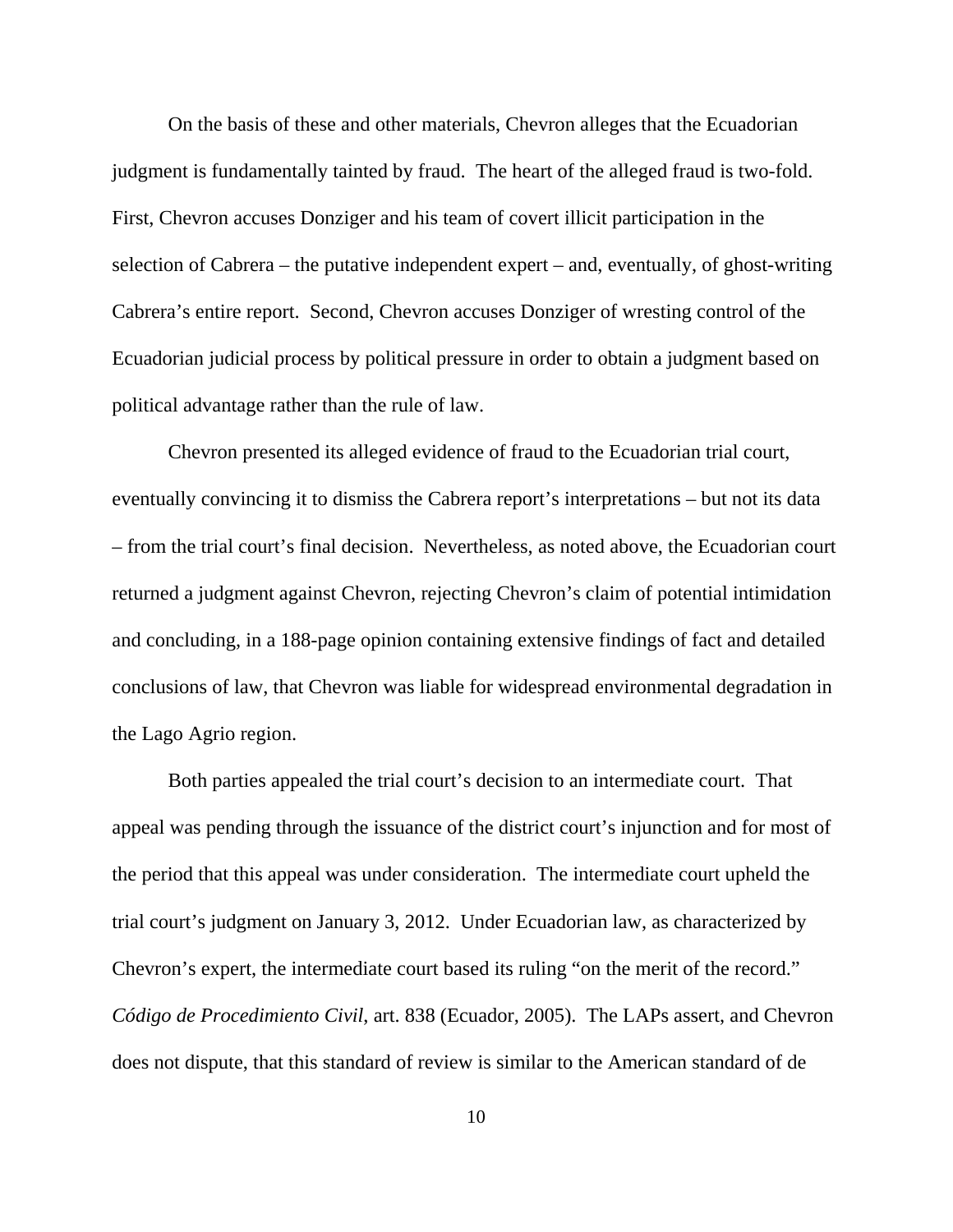novo review, and is applicable to questions both of fact and of law. According to Chevron's expert on Ecuadorian law, the Ecuadorian judgment remained unenforceable until the intermediate court issued its decision. Now that this opinion has issued, Chevron retains its ability to appeal the intermediate court's decision to the National Court of Justice, Ecuador's highest court, which will review only questions of law. The intermediate court can stay any judgment pending final appeal, subject to Chevron's posting of a bond, the value of which is determined by the intermediate court.

## II. **District Court Proceedings**

Chevron filed its complaint on February 1, 2011. The original complaint asserted claims of racketeering, extortion under both federal and state law, mail fraud, wire fraud, money laundering, obstruction of justice, witness tampering, conspiracy to violate racketeering laws, tortious interference with contract, unjust enrichment, civil conspiracy, and trespass to chattels. In addition to money damages, Chevron sought a permanent injunction under the Declaratory Judgment Act and the Recognition Act barring the enforcement, anywhere in the world outside of Ecuador, of any judgment rendered against it by the Ecuadorian courts. On April 15, 2011, the district court severed the declaratory judgment claim from the others in order to expedite the trial that would determine the validity of the putative Ecuadorian judgment. Chevron Corp. v. Donziger, 800 F. Supp. 2d 484 (S.D.N.Y. 2011) ("Donziger II").8

<sup>&</sup>lt;sup>8</sup> We decide only those issues that relate to the severed declaratory judgment claim and the district court's rulings thereon.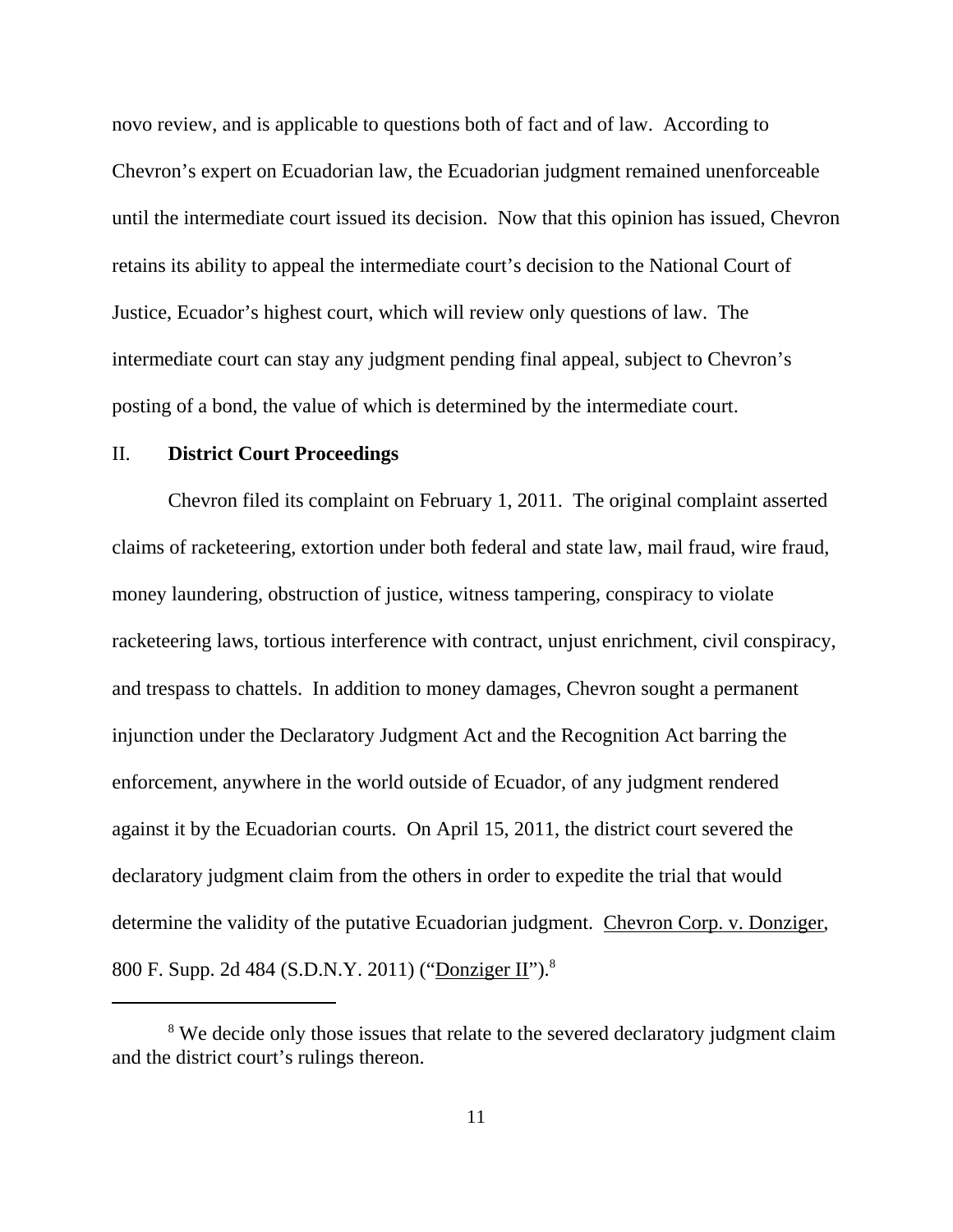Chevron argues that the Ecuadorian judiciary is so captured by political interests as to be incapable of producing a judgment that the New York courts can enforce. In making this argument, Chevron relies almost exclusively on the declaration of Dr. Vladimiro Álvarez Grau, a lawyer, academic, politician, and editorialist from Quito, and, according to the Republic of Ecuador, also an avowed political opponent of the country's current President, Rafael Correa.<sup>9</sup> Br. for Republic of Ecuador as Amicus Curiae Supporting Defendants-Appellants at 18 ("Ecuador Br."). In that declaration, Dr. Álvarez avers that the judicial system in Ecuador, never strong, has been significantly weakened by the policies of the Correa administration. Donziger, 768 F. Supp. 2d at 617-19. The Ecuadorian government disputes the content of this declaration, and alleges political bias by its author. Ecuador Br. at 18.

The district court was persuaded, however, and granted the injunction. In reaching its conclusion, the district court confirmed Chevron's theory of the judgment's invalidity and held that Chevron was, at a subsequent trial, either likely to prevail on the merits or at least had shown a sufficiently serious question going to the merits to justify a preliminary injunction. Specifically, the court concluded that Chevron was likely to show that the Ecuadorian court system is incapable of producing a judgment that New York courts can

<sup>&</sup>lt;sup>9</sup> The district court also draws significant support from that report. While the district court refers to Donziger's disparaging remarks about the independence and corruptibility of the Ecuadorian judiciary as a kind of corroborating testimony, see Donziger, 768 F. Supp. 2d at 620, the most important evidence supporting its conclusion that the Ecuadorian judicial system has become incapable of producing a judgment enforceable in New York courts since the election of President Correa comes from the Álvarez report, and the opinions of other experts quoted therein. See id. 616-20.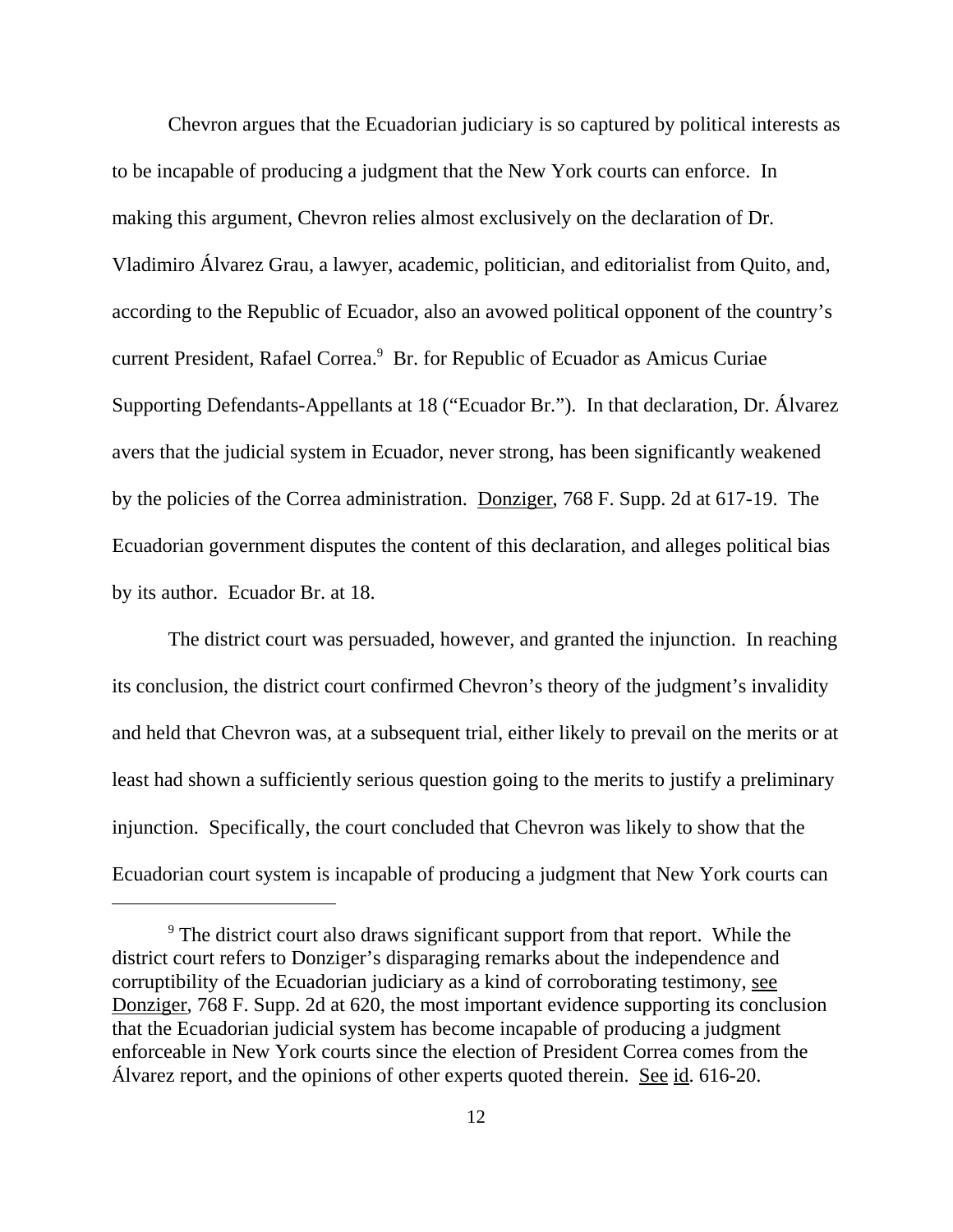respect, under the Recognition Act, as "the Ecuadorian judicial system 'no longer acts impartially, with integrity and firmness in applying the law and administering justice,'" Donziger, 768 F. Supp. 2d at 633-34 (quoting the Álvarez report), and that the system "has been plagued by corruption and political interference for decades, and the situation has worsened since President Correa's election," see id. at 634. Furthermore, the district court held that there was "ample evidence of fraud in the Ecuadorian proceedings," id. at 636, and that such evidence was sufficiently serious to warrant a preliminary injunction.<sup>10</sup>

#### **DISCUSSION**

On appeal, Donziger and the LAPs make roughly a dozen arguments, many of them unique to one or the other. We decide first an issue central to all appellants: whether Chevron's theory of the Recognition Act supports the injunction it seeks. Finding that it does not, we dismiss the present claim in its entirety and therefore need not reach the appellants' remaining arguments, each of which is rendered moot by the dismissal of this complaint. $^{11}$ 

<sup>&</sup>lt;sup>10</sup> The injunction itself "enjoined and restrained" the defendants from "directly or indirectly funding, commencing, prosecuting, advancing in any way, or receiving benefit from any action or proceeding, outside the Republic of Ecuador, for recognition or enforcement of the judgment previously rendered in [the *Lago Agrio Case*]. . . , or any other judgment that hereafter may be rendered in the *Lago Agrio Case* by that court or by any other court in Ecuador in or by reason of the *Lago Agrio Case* (collectively, a 'Judgment'), or for prejudgment seizure or attachment of assets, outside the Republic of Ecuador, based upon a Judgment." Donziger, 768 F. Supp. 2d at 660.

 $11$  After the district court issued its injunction, Donziger and the LAPs filed a petition for a writ of mandamus asking this Court to order Judge Kaplan's removal from the case. We consolidated that petition with the present appeal, and denied the mandamus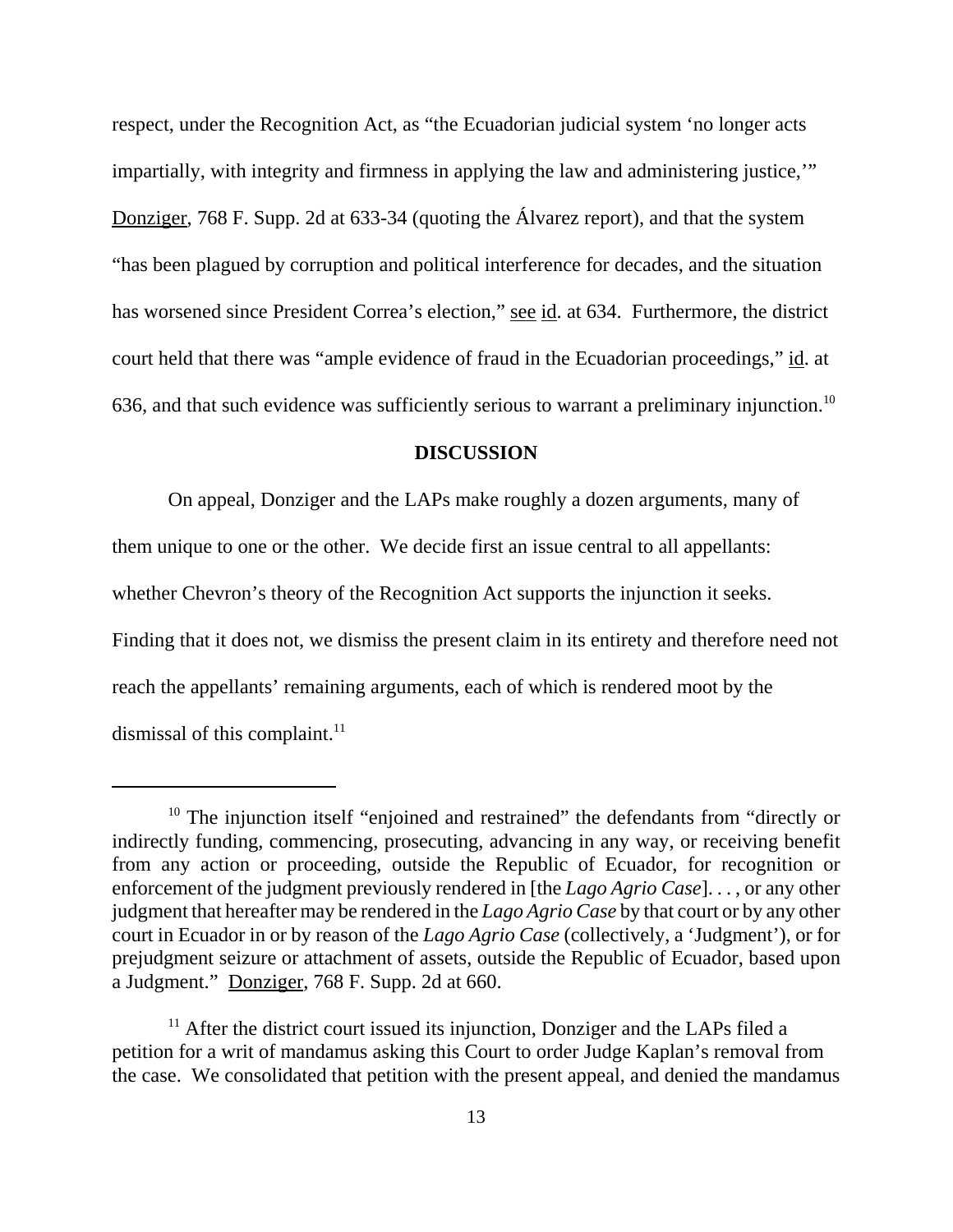## I. **Preliminary injunction**

As Judge Friendly explained, "Despite oft repeated statements that the issuance of a preliminary injunction rests in the discretion of the trial judge whose decisions will be reversed only for 'abuse,' a court of appeals must reverse if the district court has proceeded on the basis of an erroneous view of the applicable law." Donovan v. Bierwirth, 680 F.2d 263, 269 (2d Cir. 1982). Thus, a district court commits reversible error in awarding a preliminary injunction not only by misapplying the standard governing their provision – that a party must show irreparable harm, likelihood of success on the merits, and so forth, see UBS Fin. Servs., Inc. v. W. Va. Univ. Hosps., Inc., 660 F.3d 643, 648 (2d Cir. 2011) – but also if the district court's ruling "misapprehend[s] the law." Int'l Dairy Foods Ass'n v. Amestoy*,* 92 F.3d 67, 70 (2d Cir. 1996). We review questions of law in the context of a preliminary injunction de novo, County of Nassau, N.Y. v. Leavitt, 524 F.3d 408, 414 (2d Cir. 2008), and conclude that the district court's endorsement of Chevron's theory of relief is such a legal misapprehension.

petition without opinion. See Chevron Corp. v. Naranjo, No. 11-1150-cv(L), 2011 WL 4375022 (2d Cir. 2011) (expressly limiting the present opinion to the declaratory judgment actions). The appellants also ask, separately, for a reassignment on remand. In light of the severance of Chevron's claim under the Recognition Act, our resolution of the present appeal completely disposes of the underlying action, leaving nothing further to be addressed on remand with respect to the severed claim, notwithstanding the continuation of separate proceedings between these parties on other causes of action before the same district court judge.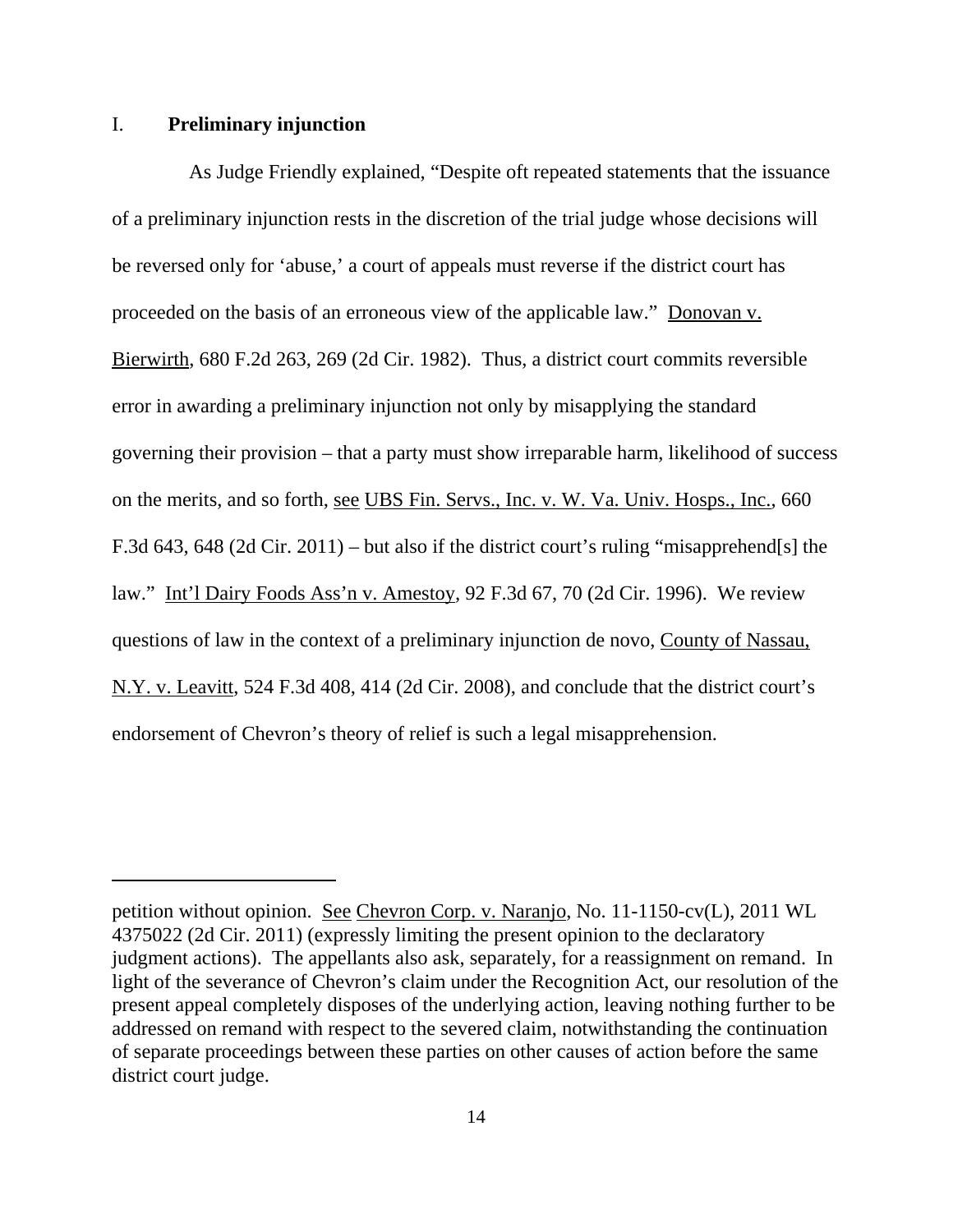## A. The Recognition Act

"New York has traditionally been a generous forum in which to enforce judgments for money damages rendered by foreign courts, and, in accordance with that tradition, the State adopted the Uniform Foreign Money-Judgments Recognition Act as CPLR article 53." See Galliano, S.A. v. Stallion, Inc., 15 N.Y.3d 75, 79-80 (2010) (internal quotation marks). The Recognition Act supports the enforcement of foreign judgments that are "final, conclusive and enforceable where rendered even though an appeal therefrom is pending or it is subject to appeal." N.Y. C.P.L.R. § 5302. There are ten exceptions to that presumption of enforceability, two of which mandate nonrecognition, the other eight leaving the question of nonrecognition to the court's discretion. Id. § 5304; see also Thomas & Agnes Carvel Found. v. Carvel, 736 F. Supp. 2d 730, 743 (S.D.N.Y. 2010). One of the mandatory exceptions requires that a court not enforce a judgment if "the judgment was rendered under a system which does not provide impartial tribunals or procedures compatible with the requirements of due process of law." N.Y. C.P.L.R. § 5304(a)(1). The court may also decline recognition if, inter alia, "the judgment was obtained by fraud." Id.  $\S$  5304(b)(3).

Chevron bases its preemptive, global anti-enforcement effort on three arguments: (1) that the judgment was fraudulently procured, in violation of N.Y. C.P.L.R. § 5304(b)(3); (2) that Ecuador lacks impartial tribunals, in violation of N.Y. C.P.L.R. § 5304(a)(1); and (3) that domestic and international due process were violated in procuring the judgment, in violation of N.Y. C.P.L.R. § 5304(a)(1).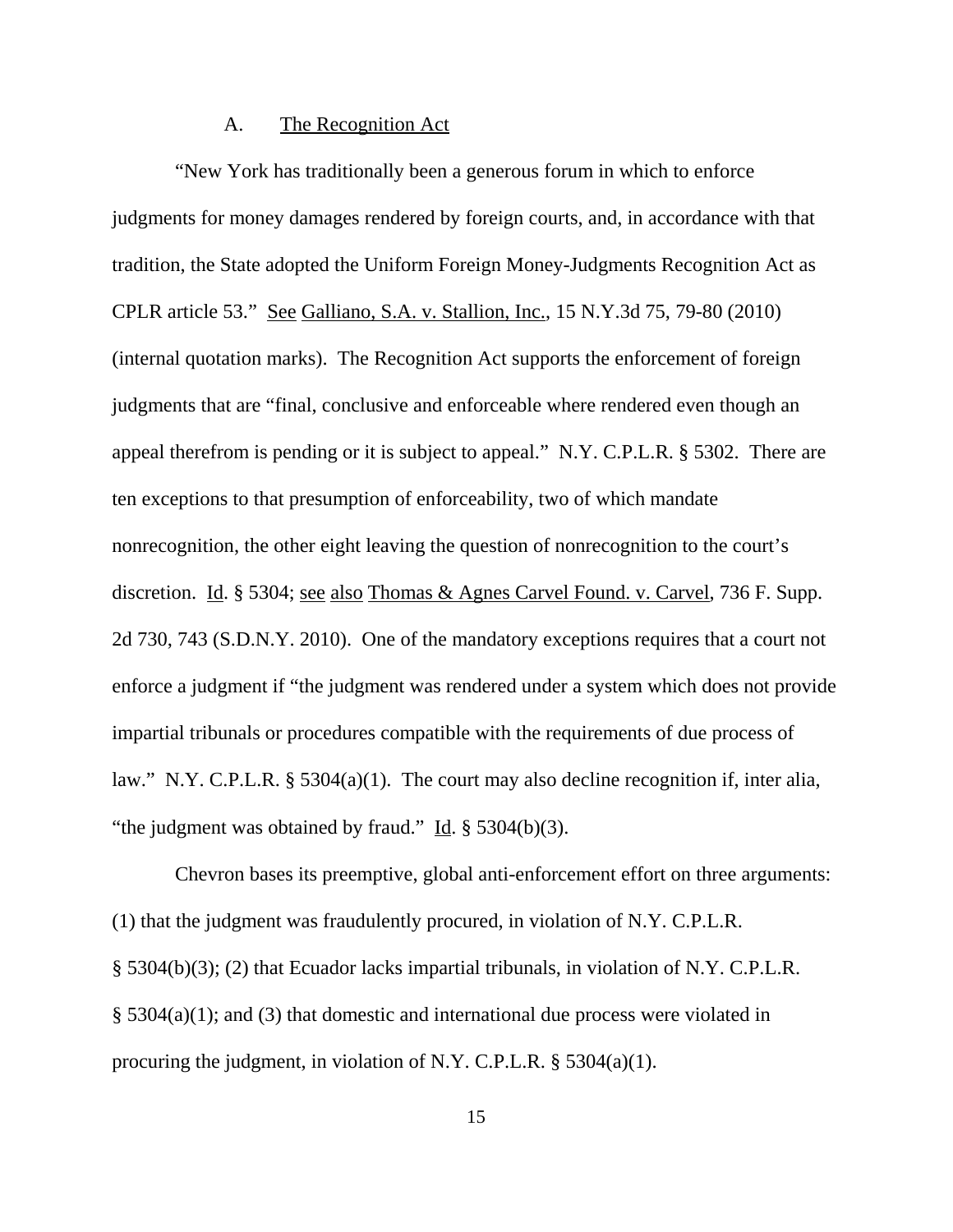Whatever the merits of Chevron's complaints about the Ecuadorian courts, however, the procedural device it has chosen to present those claims is simply unavailable: The Recognition Act nowhere authorizes a court to declare a foreign judgment unenforceable on the preemptive suit of a putative judgment-debtor. The structure of the Act is clear. The sections on which Chevron relies provide *exceptions* from the circumstances in which a holder of a foreign judgment can obtain enforcement of that judgment in New York; they do not create an affirmative cause of action to declare foreign judgments void and enjoin their enforcement.

Previous experience with the Recognition Act and similar statutes in other jurisdictions supports this conclusion: nearly every court to analyze these exceptions has done so only when the judgment-debtor raised them as affirmative defenses.<sup>12</sup> Our research has discovered only one out-of-circuit district court case that has allowed a judgment-debtor to use the Recognition Act to make such a preemptive declaration. See Shell Oil Co. v. Franco, No. CV 03-8846 NM, 2005 WL 6184247 (C.D. Cal. Nov. 10, 2005). In Shell, the Central District of California concluded that the plaintiff-judgmentdebtor's preemptive maneuver was appropriate because the judgment-creditor had already sought enforcement of its Nicaraguan judgment in California, but had failed to name a

 $12$  See Osorio v. Dole Food Co., 665 F. Supp. 2d 1307 (S.D. Fla. 2009) (Nicaragua); Kensington Int'l Ltd. v. Republic of Congo, 461 F.3d 238 (2d Cir. 2006) (Congo); Soc'y of Lloyd's v. Ashenden, 233 F.3d 473 (7th Cir. 2000) (England); Bridgeway Corp v. Citibank, 45 F. Supp. 2d 276 (S.D.N.Y. 1999) (Liberia); S.C. Chimexim S.A. v. Velco Enters. Ltd., 36 F. Supp. 2d 206 (S.D.N.Y. 1999) (Romania); Bank Melli Iran v. Pahlavi, 58 F.3d 1406 (9th Cir. 1995) (Iran); Ackermann v. Levine, 788 F.2d 830 (2d Cir. 1986) (West Germany).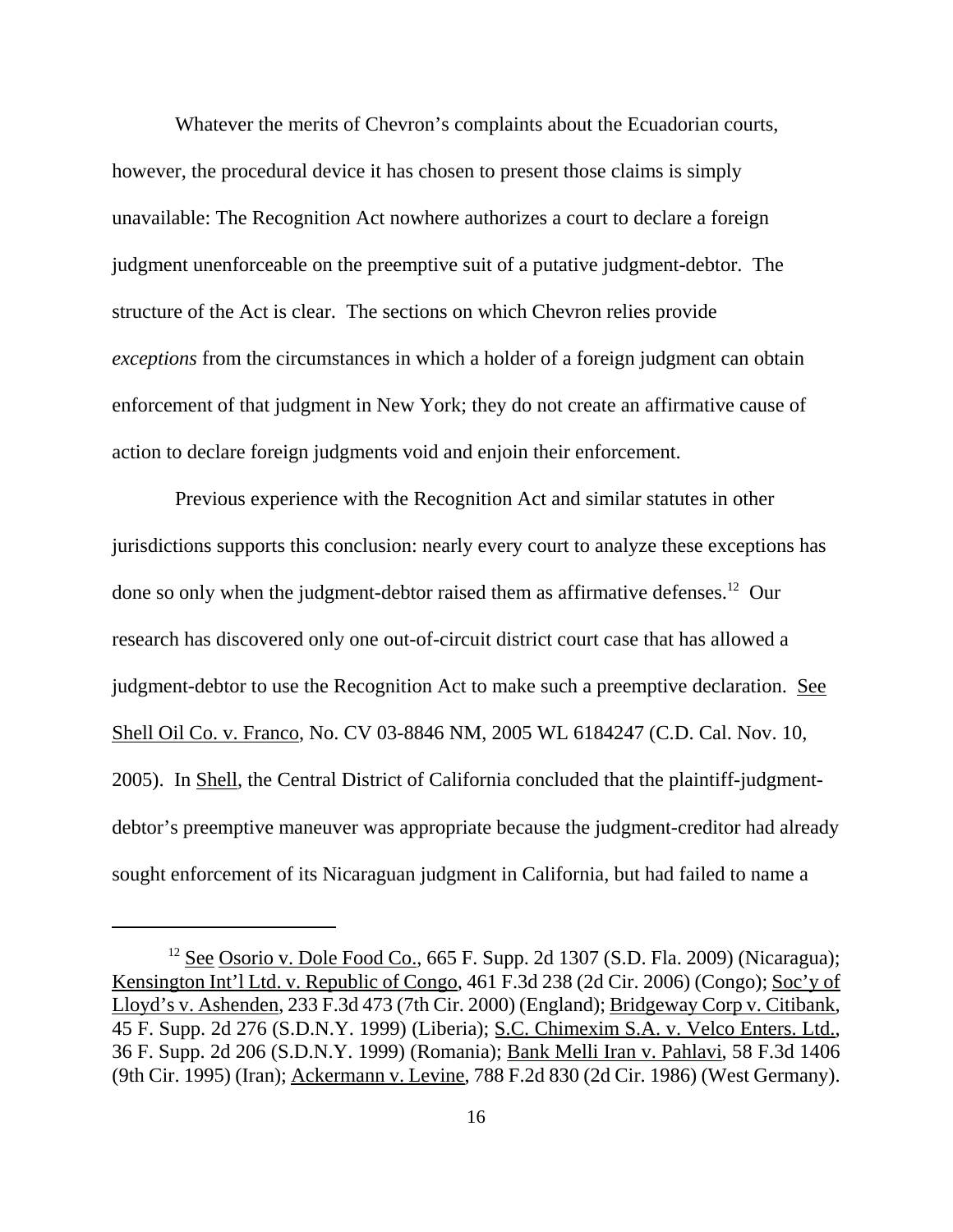defendant who was party to the foreign judgment – the plaintiffs sued Shell Chemical Company, and not Shell Oil Company, which are distinct legal entities.<sup>13</sup> After the court dismissed the enforcement action against Shell Chemical, Shell Oil preemptively sued for a declaration of nonrecognition of the foreign judgment. The district court granted the injunction, deeming the plaintiffs' first failed attempt at enforcement sufficient to trigger the nonrecognition exceptions of California's Recognition Act. Id. at \*4. Shell is distinguishable from the case at hand because the plaintiffs here have made no effort to enforce their judgment in New York (nor, indeed, in any other jurisdiction).<sup>14</sup>

Furthermore, to the extent that Shell stands for the proposition that the Recognition Act can be used by judgment-debtors as a procedural lever to seek affirmative invalidation of foreign judgments before their enforcement is sought, we decline to follow it. Challenges to the validity of foreign judgments under the

<sup>&</sup>lt;sup>13</sup> For the earlier action, see Franco v. Dow Chem. Co., No. CV 03-5094 NM, 2003 WL 24288299 (C.D. Cal. Oct. 20, 2003).

 $<sup>14</sup>$  Although Chevron includes Shell in several string cites, it neither discusses the</sup> case's facts nor notes the procedural differences between it and the present dispute. Chevron does cite Younis Bros. & Co. v. Cigna Worldwide Ins. Co., 167 F. Supp. 2d 743, 747 (E.D. Pa. 2001), claiming that the court in that case issued a "worldwide injunction prohibiting judgment-creditor 'from taking any action to enforce [the Liberian judgment] in any jurisdiction.'" Appellee's Br. 37 (citing Younis Bros. 167 F. Supp. 2d at 747). This is a misleading characterization of the case. Younis Bros. held that a plaintiff who had previously *failed* in an effort to secure a judgment on an insurance policy for losses suffered in Liberia could not retry the case in foreign jurisdictions that refused to recognize the res judicata effects of the court's previous decision. The defendant in that case returned to the jurisdiction where the plaintiff had previously lost, and secured an anti-suit injunction that precluded the plaintiff from attempting to secure a judgment on the same facts, contra the previously failed effort. Younis Bros. 167 F. Supp. 2d at 747.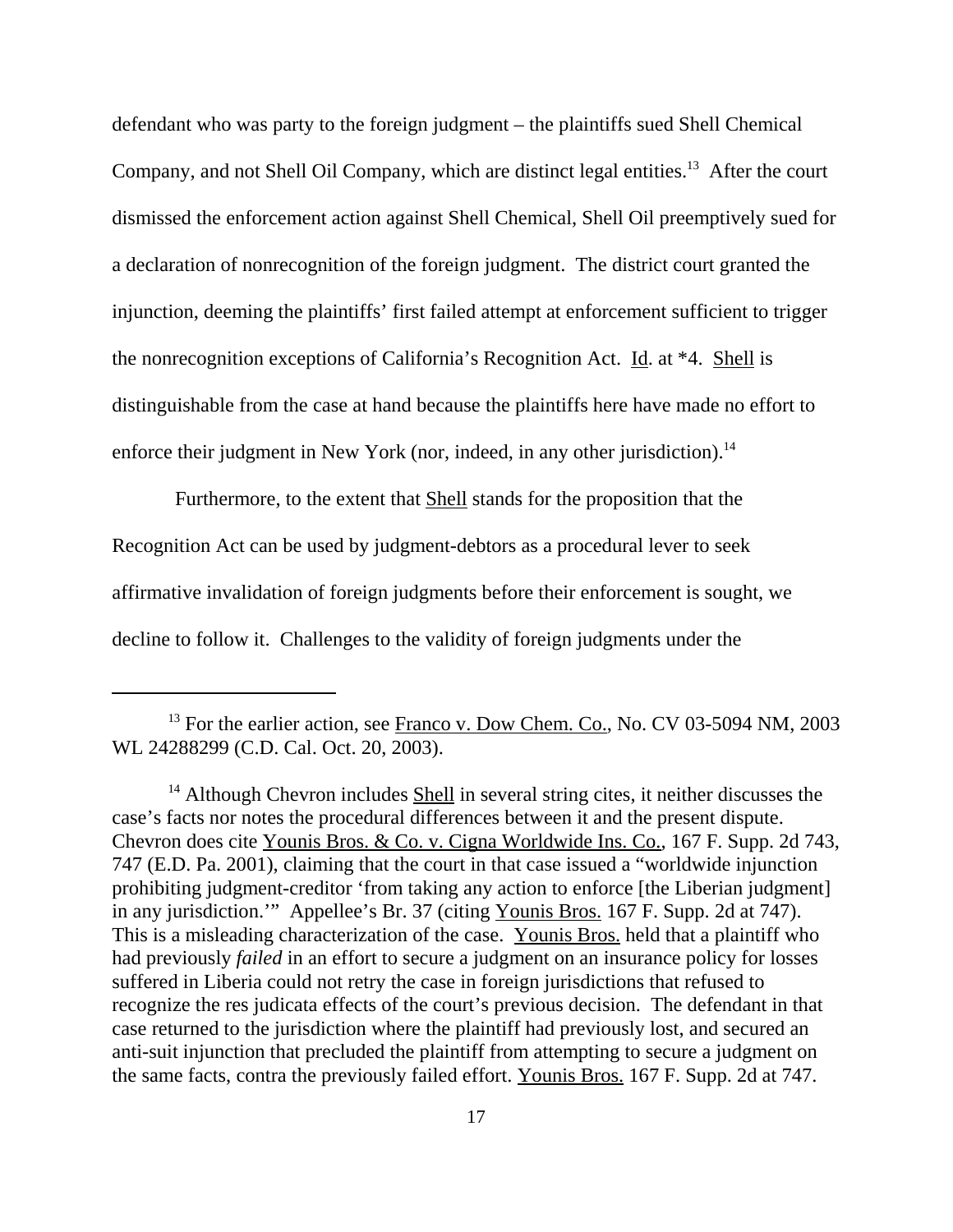Recognition Act can occur only after a bona fide judgment-creditor seeks enforcement in an "action on the judgment, a motion for summary judgment in lieu of complaint, or in a pending action by counterclaim, cross-claim or affirmative defense," and not before. See N.Y. C.L.P.R. § 5303.

These procedural requirements exist for good reason. The Recognition Act and the common-law principles it encapsulates are motivated by an interest to *provide for* the enforcement of foreign judgments, not to prevent them. The Act "was designed to promote the efficient enforcement of New York judgments abroad by assuring foreign jurisdictions that their judgments would receive streamlined enforcement" in New York. CIBC Mellon Trust Co. v. Mora Hotel Corp. N.V. 100 N.Y.2d 215, 221 (2003) (citation omitted). See also Arthur T. von Mehren & Donald T. Trautman, *Recognition of Foreign Adjudications: A Survey and a Suggested Approach*, 81 Harv. L. Rev. 1601, 1602-03 (1968) (describing the purpose of "fostering the elements of stability and unity essential to an international order" through the enforcement of foreign judgments). The exceptions to that rule – such as the mandatory nonrecognition of judgments procured without due process or personal jurisdiction – serve the same purpose: to facilitate trust among nations and their judicial systems by preventing one jurisdiction from using the trappings of sovereignty to engage in a sort of seignorage by which easy judgments are minted and sold to any plaintiff willing to pay for them. Accordingly, a jurisdiction such as New York that requires foreign judgments to comport with certain basic requirements of fairness and legitimacy instills trust in the overall enforcement-facilitation framework.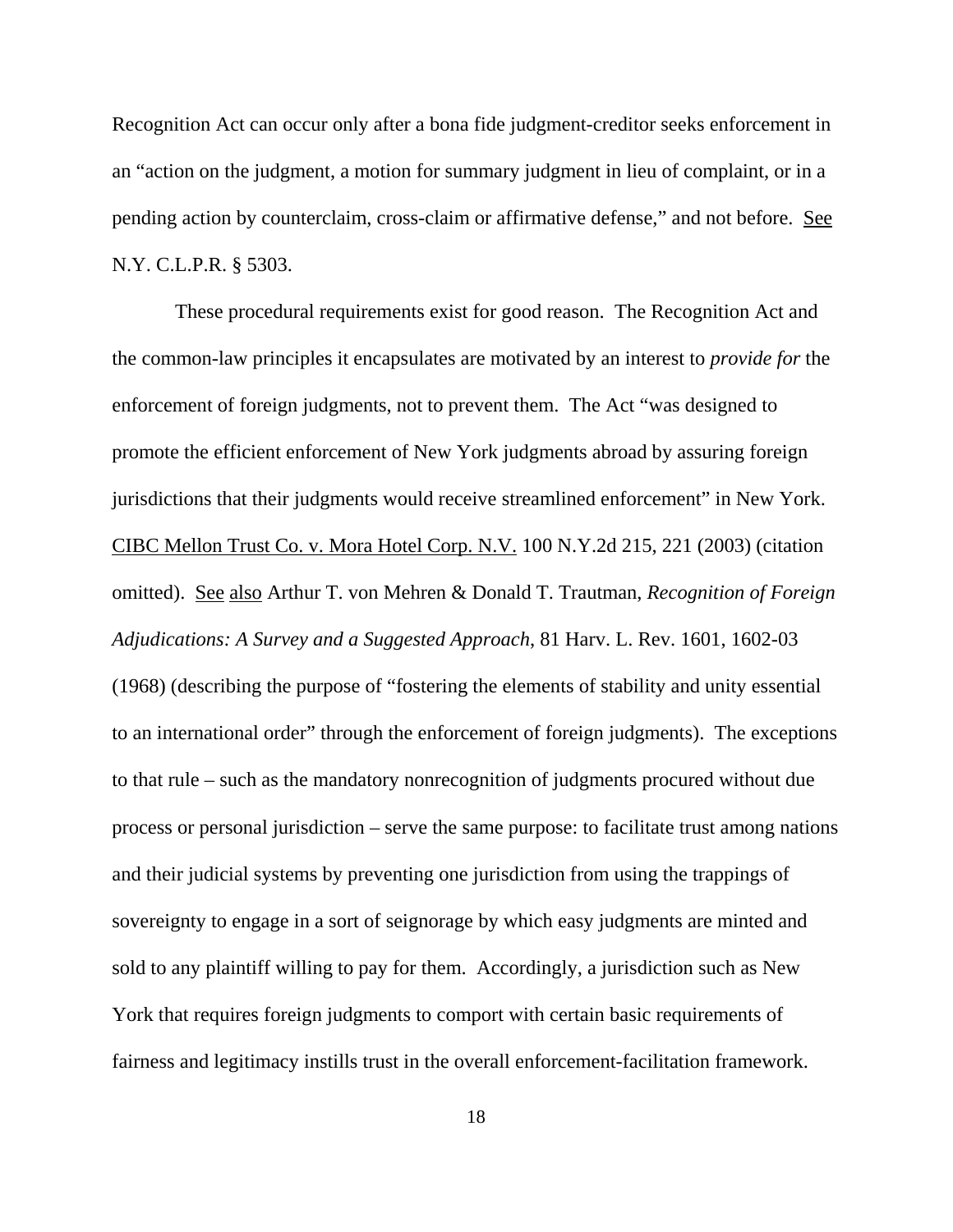Chevron would turn that framework on its head and render a law designed to facilitate "generous" judgment enforcement into a regime by which such enforcement could be preemptively avoided. Galliano, 15 N.Y.3d at 80. It is not enough to allege, as Chevron does at great length, that Ecuadorian courts in general and the Ecuadorian provincial court in particular are precisely the kind of tribunals that the Act's exceptions seek to preclude from issuing recognizable foreign judgments. If such is the case  $-a$ question on which we offer no opinion – Chevron will have its opportunity to challenge the judgment's enforcement under this Act at such time, if any, as judgment-creditors seek to enforce the judgment in New York.<sup>15</sup>

That the Ecuadorian judgment is now, in light of the Ecuadorian intermediate court's January 2012 ruling, potentially "final, conclusive and enforceable where rendered" makes Chevron's theory of relief no more consistent with New York law.16

<sup>&</sup>lt;sup>15</sup> Indeed, the burden may be on the would-be judgment-creditors themselves to establish that the judgment was *not* the procured from an inadequate judicial system. See Ackermann, 788 F.2d at 842 n.12 (finding that the plaintiff in a foreign enforcement action bears the burden to prove that the mandatory exceptions do not apply, after which the defendant bears the burden to show why the court should exercise its discretion under the nonmandatory factors to find nonrecognition); Shen v. Leo A. Daly Co., 222 F.3d 472, 476 (8th Cir. 2000) (holding that "the party arguing that the [foreign] judgment should be given preclusive effect[] must establish each of the[] factors."). But see Osorio, 665 F. Supp. 2d at 1324 (holding that the plaintiff must show only that the judgment was final, conclusive, and enforceable where rendered, and, if the plaintiff does so, the "burden . . . shifts to Defendants to establish one or more grounds for nonrecognition").

<sup>&</sup>lt;sup>16</sup> The LAPs seem to argue that because the Ecuadorian intermediate appellate court had not yet issued its opinion at the time the district court issued its injunction, and that the Ecuadorian trial court's decision was thus not final, conclusive, or enforceable where rendered, the case is unripe for adjudication under the U.S. Constitution's "case or controversy" requirement. U.S. Const. Art. III, § 2 cl. 1. We have jurisdiction, however,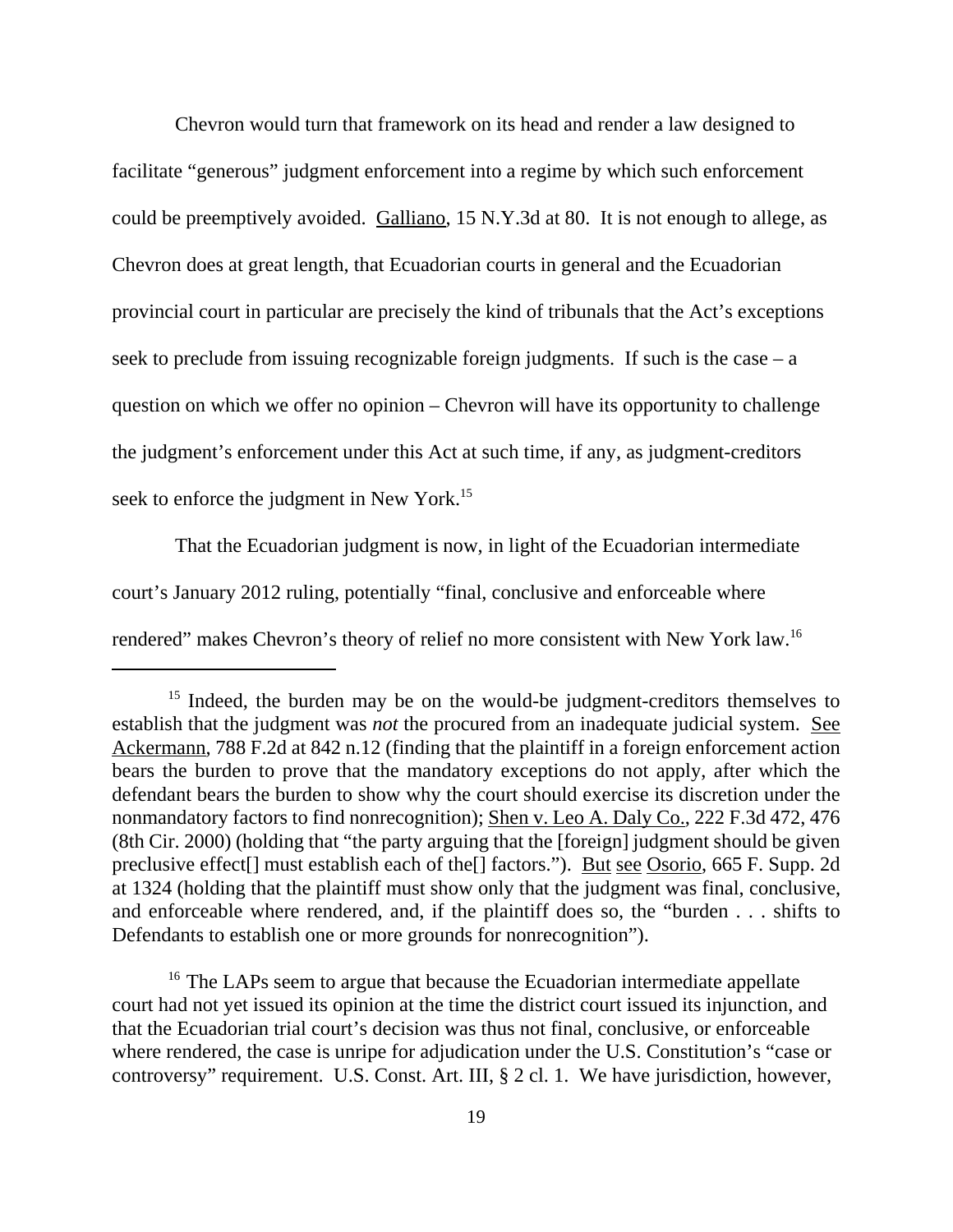N.Y. C.P.L.R. § 5302. The existence of such an enforceable judgment is a *necessary* condition that must precede the invocation of the Recognition Act; it is not, as we have just explained, a sufficient condition. There is thus no legal basis for the injunction that Chevron seeks, and, on these facts, there will be no such basis until judgment-creditors affirmatively seek to enforce their judgment in a court governed by New York or similar law.

# B. International Comity Concerns

Considerations of international comity provide additional reasons to conclude that the Recognition Act cannot support the broad injunctive remedy granted by the district court. As noted above, the New York legislature, in enacting the Recognition Act, sought to provide a ready means for foreign judgment-creditors to secure routine enforcement of their rights in the New York courts, while reserving New York's right to decline to participate in the enforcement of fraudulent "judgments" obtained in corrupt legal

for two reasons. Most obviously, the Ecuadorian intermediate court has now released its opinion; the decision may now be enforceable, subject to the procedural requirements identified earlier. Second, at the time the appeal was first taken, the question whether the judgment was unenforceable outside of Ecuador was disputed: Chevron insisted, at oral argument, that a treaty between Ecuador and certain other Latin American countries would permit even the trial court's preliminary judgment to serve as a sufficient basis for the attachment of Chevron's assets outside of Ecuador. Chevron's expert on Ecuadorian law, in his affidavit before the district court, suggests that the unnamed treaty may be the Inter-American Convention on the Execution of Preventive Measures, which – according to Chevron's expert – might allow the LAPs "to secure attachment and/or freezing of assets in Ecuador and other jurisdictions which may recognize and enforce Ecuadorian preventive measures, such as Colombia." Regardless of whether Chevron's theory of the laws of Latin American judgment enforcement is correct, the controversy on this very point is sufficient for a finding of ripeness under Article III.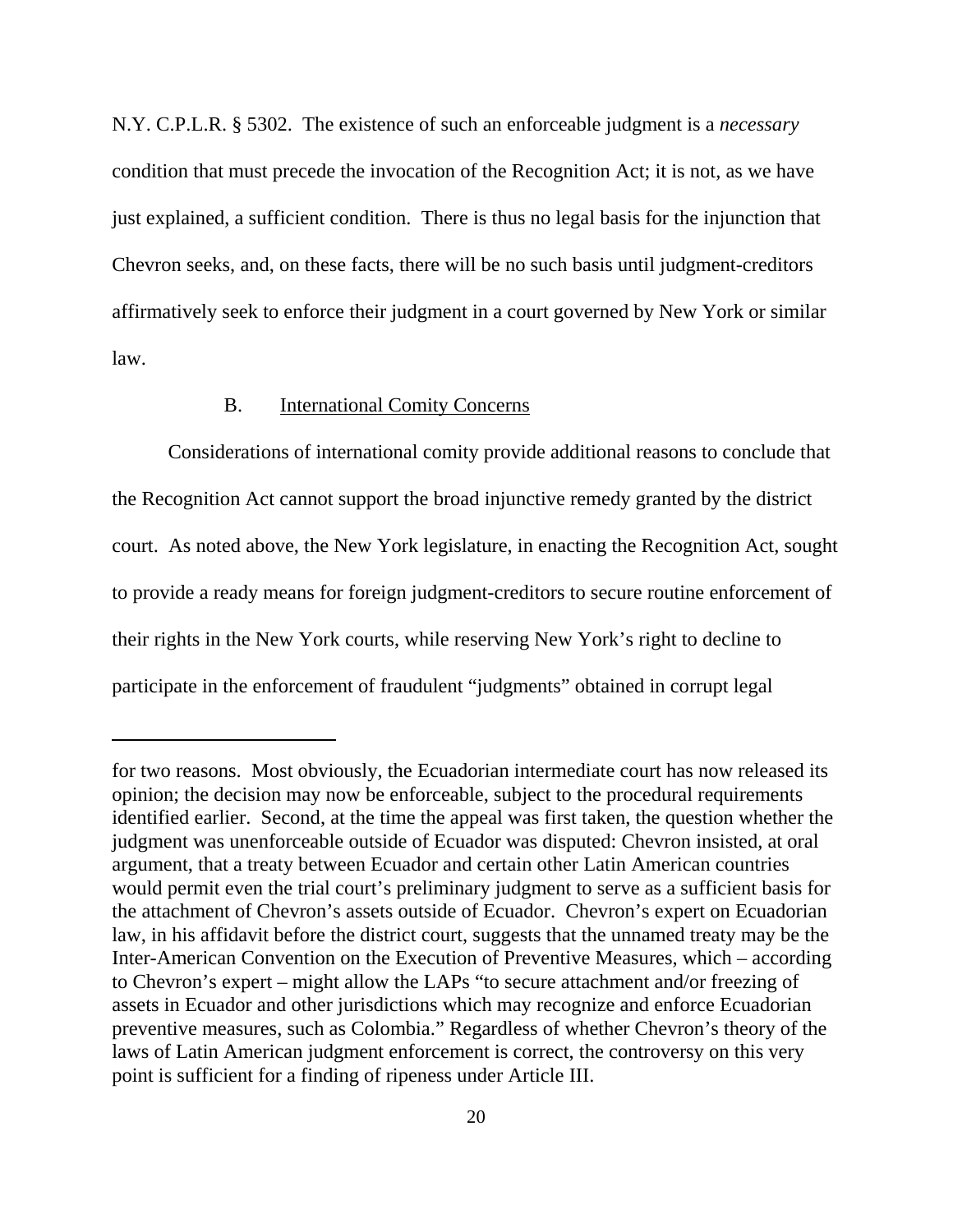systems whose courts failed to provide the basic rudiments of fair adjudication. In doing so, New York undertook to act as a responsible participant in an international system of justice – not to set up its courts as a transnational arbiter to dictate to the entire world which judgments are entitled to respect and which countries' courts are to be treated as international pariahs. The exceptions to New York's general policy of enforcing foreign judgments are exactly that: exceptions that permit New York courts, under specified circumstances, to decline efforts to take advantage of New York's policy of liberally enforcing such judgments. Nothing in the language, history, or purposes of the Act suggests that it creates causes of action by which disappointed litigants in foreign cases can ask a New York court to restrain efforts to enforce those foreign judgments against them, or to preempt the courts of other countries from making their own decisions about the enforceability of such judgments.

The parties thus appropriately devote considerable attention to the implications of the district court's injunction for international comity. See Donziger, 768 F. Supp. 2d at 646-48. But the central focus of their discussion is not the international comity concerns associated with the Recognition Act, but the extent to which our test articulated in China Trade & Dev. Corp. v. M.V. Choong Yong, 837 F.2d 33, 35 (2d Cir. 1987), guides the analysis. Before enjoining foreign litigation, China Trade and its progeny require that two threshold requirements be met: "(A) the parties are the same in both matters, and (B) resolution of the case before the enjoining court is dispositive of the action to be enjoined." Paramedics Electromedicina Comercial, Ltda. v. GE Med. Sys. Info. Techs.,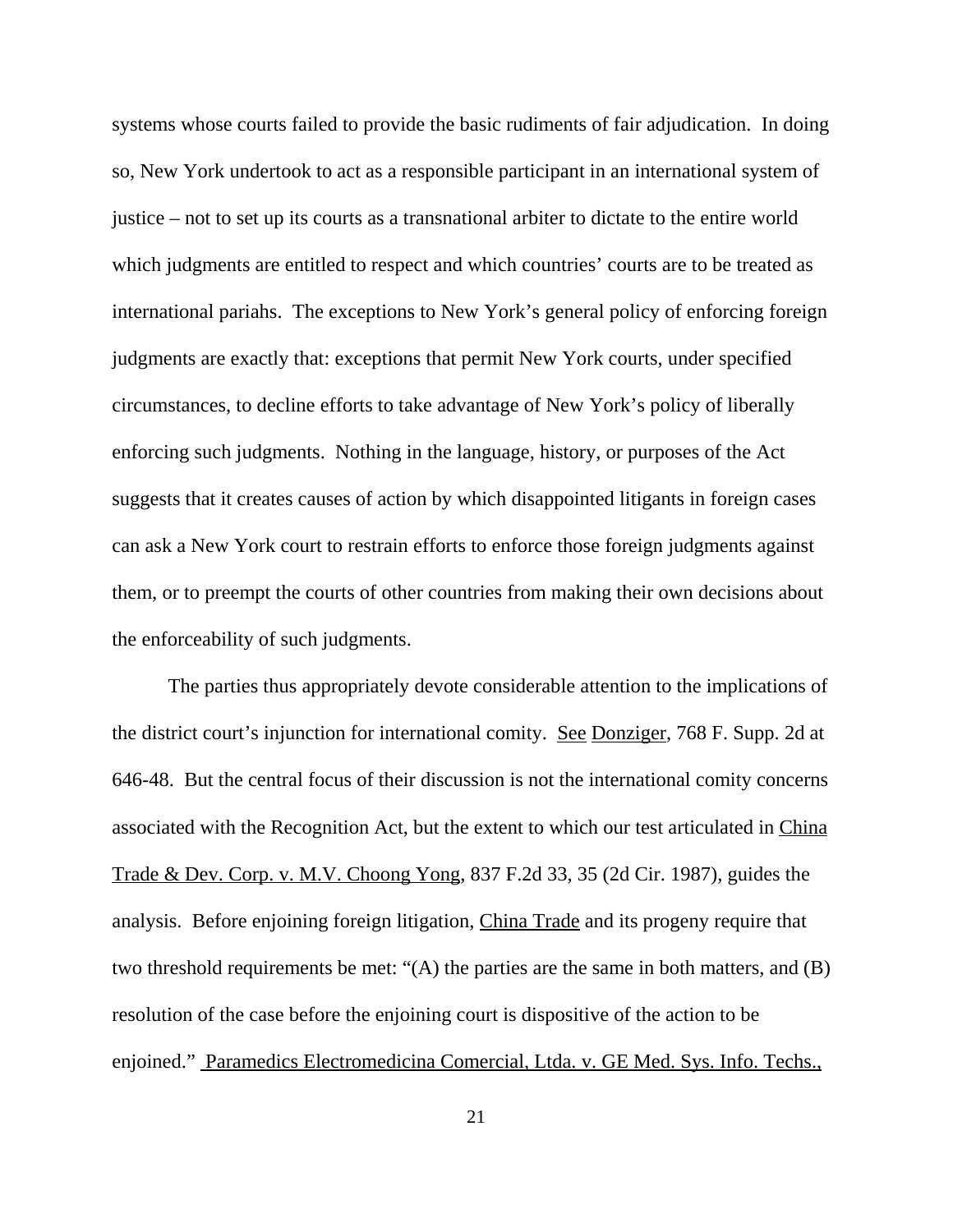Inc., 369 F.3d 645, 652 (2d Cir. 2004) (citing China Trade, 837 F.2d at 36). If those threshold requirements are met, "courts are directed to consider a number of additional factors," id., including whether the parallel litigation would: "(1) frustrate a policy in the enjoining forum; (2) be vexatious; (3) threaten the issuing court's in rem or quasi in rem jurisdiction; (4) prejudice other equitable considerations; or (5) result in delay, inconvenience, expense, inconsistency, or a race to judgment," Karaha Bodas Co. v Perusahaan Pertambangan Minyak Dan Gas Bumi Negara, 500 F.3d 111, 119 (2d Cir. 2007) (alterations omitted).

The China Trade balancing test has limited relevance here. China Trade and its progeny deal with anti-foreign-suit injunctions, which bear at most a passing resemblance to the injunction that Chevron seeks. China Trade anti-suit injunctions are imposed where the same parties attempt to litigate the same underlying dispute in multiple fora, often in a so-called "race for res judicata." Dow Jones & Co. v. Harrods, Ltd., 237 F. Supp. 2d 394, 432 (S.D.N.Y. 2002); see also Karaha Bodas Co., 500 F.3d at 117 (affirming an injunction against Indonesia, which had attempted to challenge the factual validity of a Swiss arbitral award confirmed in federal courts through litigation in the Cayman Islands).

Although both sides have characterized the district court's injunction as an "antisuit injunction" to be assessed according to the standards set out in China Trade, it is, in reality, an *anti-enforcement* injunction, and is therefore not governed by those standards. Chevron's declaratory action and the underlying litigation in Ecuador encompass two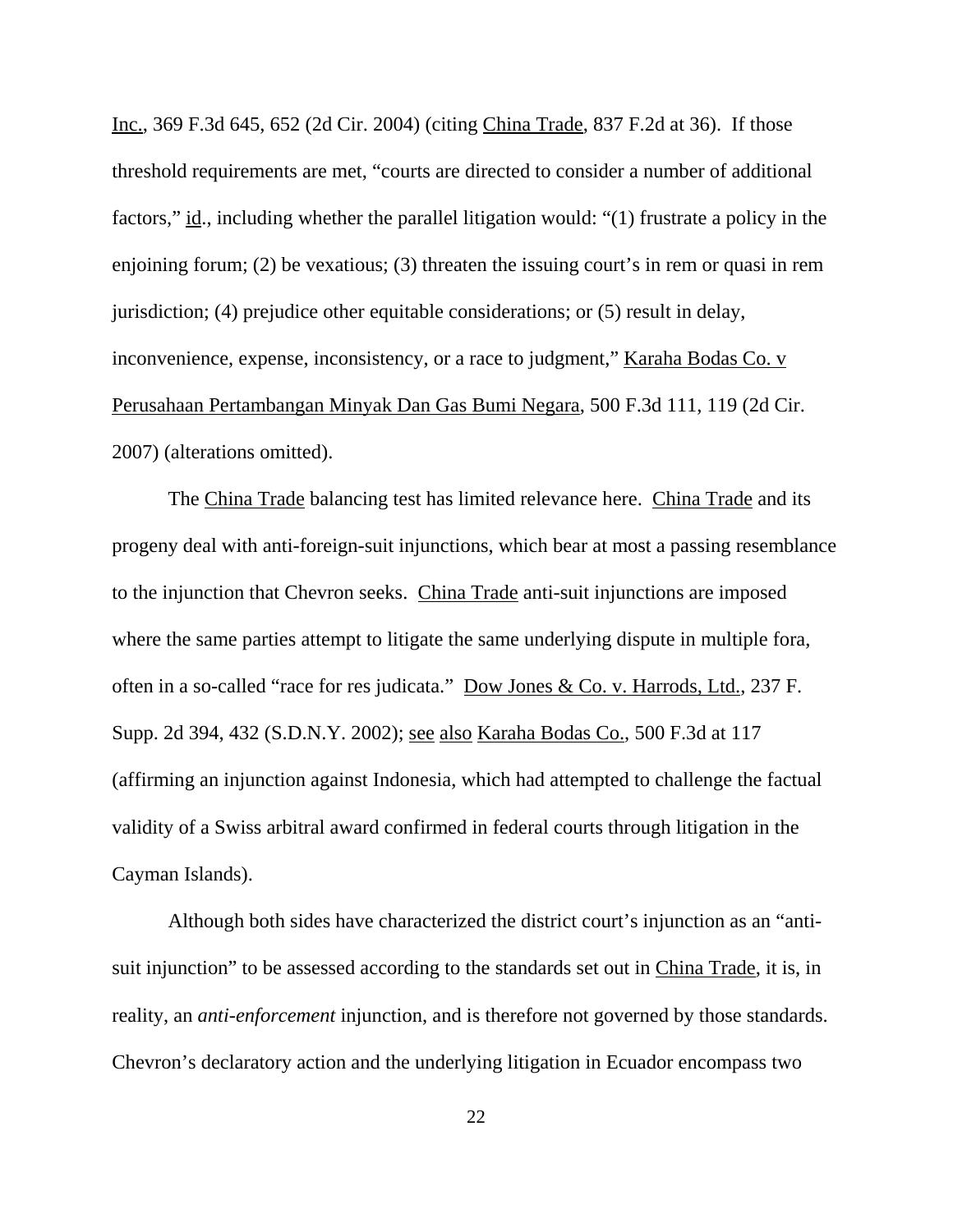distinct disputes. In Ecuador, the parties continue to litigate the extent to which Chevron's predecessor polluted Lago Agrio, and whether the company is liable for the resulting damages. In the case before us, Chevron seeks to preemptively declare invalid the judgment that Ecuador's courts may ultimately issue in that previous litigation. The two actions are not only separate, but sequential. The factors discussed in China Trade therefore do not apply; the appropriate analytical framework is the one imposed by the Recognition Act.

This does not mean that international comity is not relevant to the disposition of this case. A decision by a court in one jurisdiction, pursuant to a legislative enactment in that jurisdiction, to decline to enforce a judgment rendered in a foreign jurisdiction necessarily touches on international comity concerns. It is a particularly weighty matter for a court in one country to declare that another country's legal system is so corrupt or unfair that its judgments are entitled to no respect from the courts of other nations. That inquiry may be necessary, however, when a party seeks to invoke the authority of our courts to enforce a foreign judgment.

But when a court in one country attempts to preclude the courts of every other nation from ever considering the effect of that foreign judgment, the comity concerns become far graver. In such an instance, the court risks disrespecting the legal system not only of the country in which the judgment was issued, but also those of other countries, who are inherently assumed insufficiently trustworthy to recognize what is asserted to be the extreme incapacity of the legal system from which the judgment emanates. The court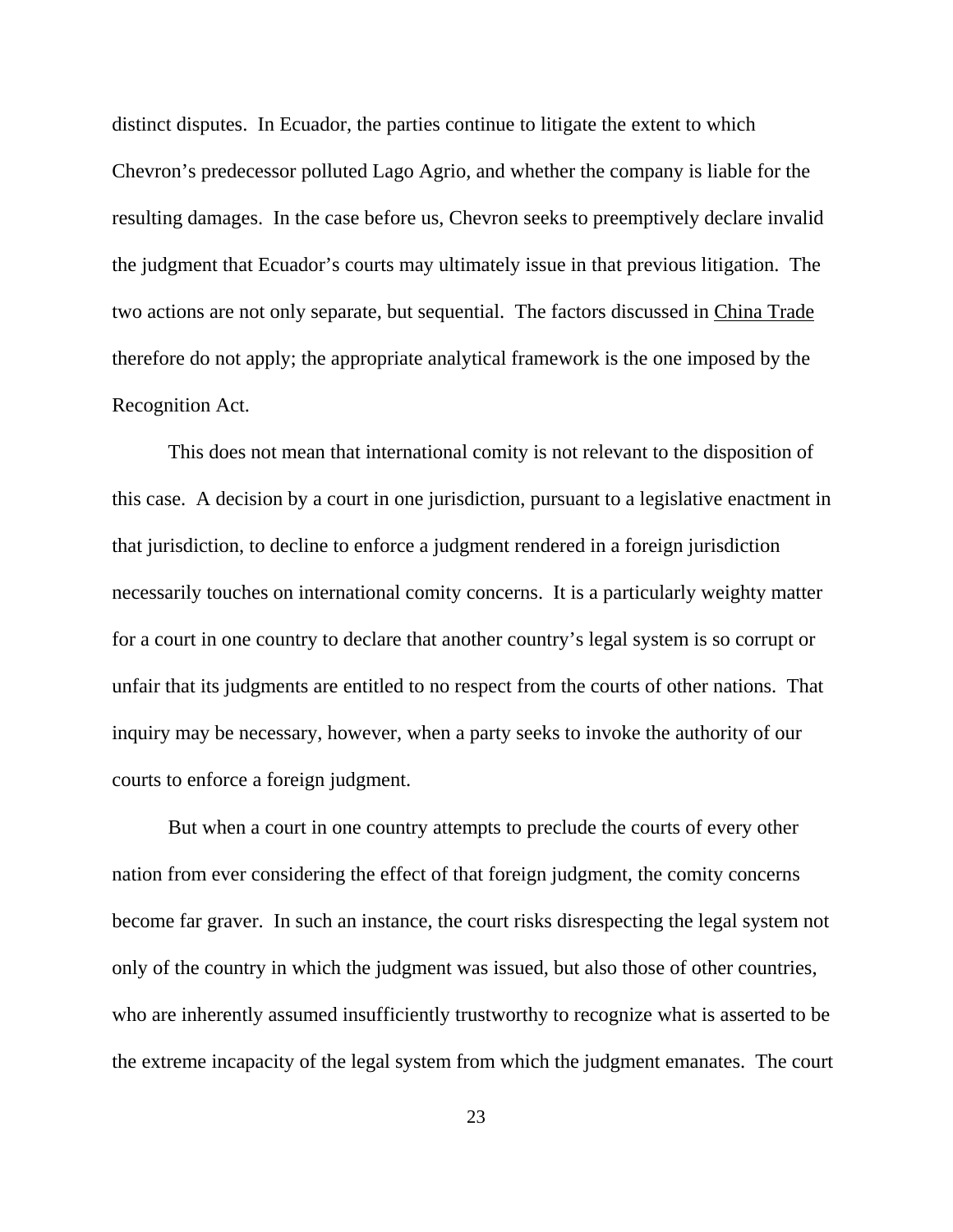presuming to issue such an injunction sets itself up as the definitive international arbiter of the fairness and integrity of the world's legal systems.

The district court opinion here nowhere addresses the legal rules that would govern the enforceability of an Ecuadorian judgment under the laws of France, Russia, Brazil, Singapore, Saudi Arabia or any of the scores of countries, with widely varying legal systems, in which the plaintiffs might undertake to enforce their judgment. Nor is it clear how a conclusion that the judgment may not be enforced in New York, based on analysis of a New York statute that undertakes to address nothing more than whether New York will recognize the judgment, could authorize a court sitting in New York to address the rules applicable in other countries, or to enjoin the plaintiffs from even presenting the issue to the courts of other countries for adjudication under their own laws. Nothing in the New York statute, or in any precedent interpreting it, authorizes a court to enjoin parties holding a judgment issued in one foreign country from attempting to enforce that judgment in yet another foreign country.

We need not address here whether and how international comity concerns would affect a hypothetical effort by a state to vest its courts with the authority to issue so radical an injunction. There is no such statutory authorization, for New York has authorized no such relief. To resolve the dispute before us, we need only address whether the statutory scheme announced by New York's Recognition Act allows the district court to declare the Ecuadorian judgment non-recognizable, or to enjoin plaintiffs from seeking

24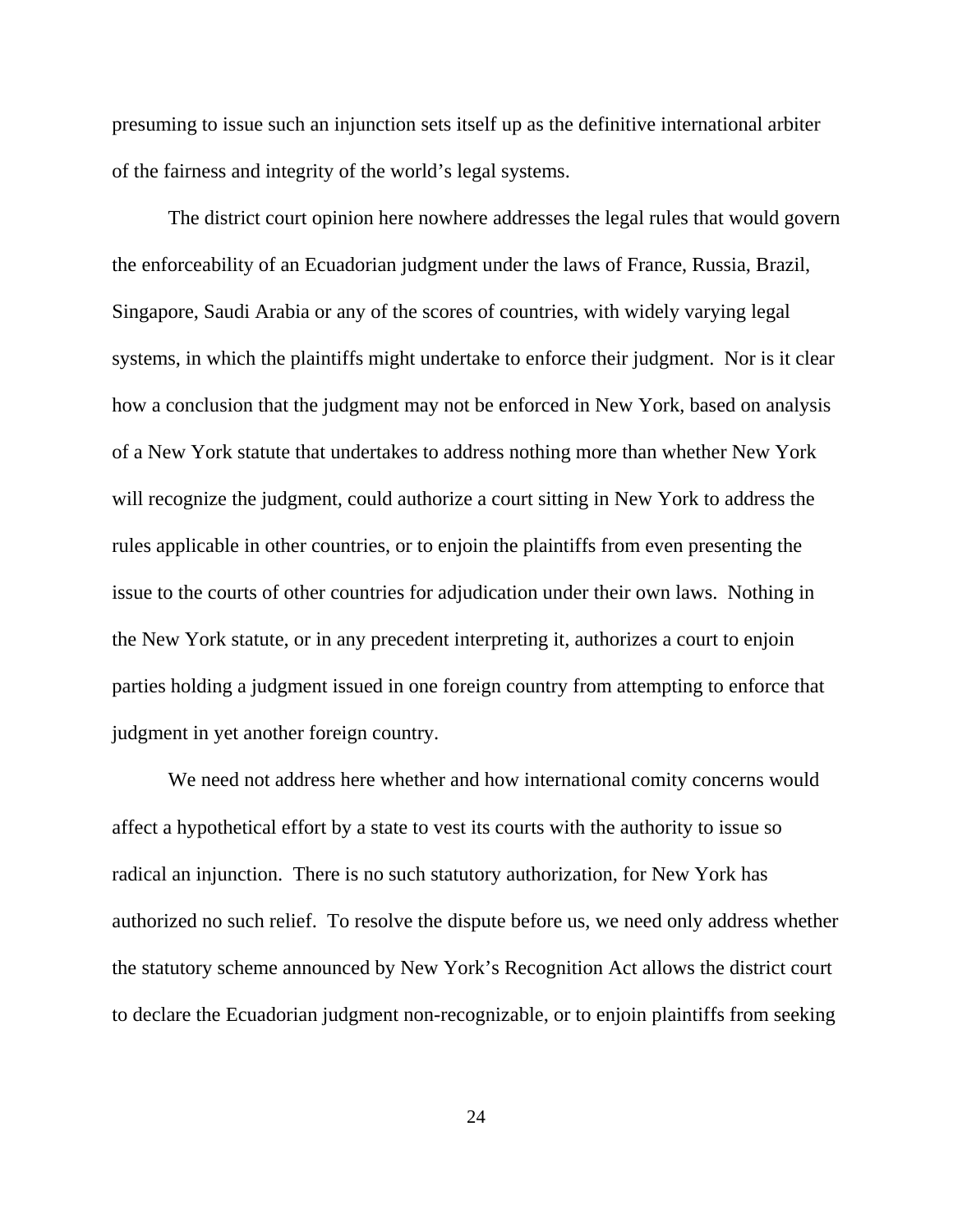to enforce that judgment. Because we find that it does not, the injunction collapses before we reach issues of international comity.

# C. The Declaratory Judgment Act

Chevron implicitly acknowledges the Recognition Act's limitations by attempting to characterize its far-reaching claims as a simple declaratory judgment action under the federal Declaratory Judgment Act, 28 U.S.C. §§ 2201-2202 ("DJA"). This argument misunderstands the purpose of the DJA. The DJA gives a district court the discretion to "declare the legal rights and other legal relations of any interested party seeking such declaration." Id. § 2201(a). But that discretion does not extend to the declaration of rights that do not exist under law. Like a preliminary injunction, a declaratory judgment relies on a valid legal predicate. The DJA is "procedural only," Skelly Oil Co. v. Phillips Petroleum Co., 339 U.S. 667, 671 (1950), and "does not create an independent cause of action," Davis v. United States, 499 F.3d 590, 594 (6th Cir. 2007). See also Hanson v. Wyatt, 552 F.3d 1148, 1157 (10th Cir. 2008) (finding that the DJA "does not create substantive rights" (internal quotation marks omitted)); Union Labor Life Ins. Co. v. Olsten Corp. Health & Welfare Benefit Plan, 617 F. Supp. 2d 131, 150-51 (E.D.N.Y. 2008); Dow Jones, 237 F. Supp. 2d at 420 (finding that the plaintiff's proposed use of the Act would "invest [it] with operation as a source of substantive rights – a purpose for which the statute was not envisioned"). Thus, where the Recognition Act does not provide that legal predicate, the DJA cannot expand the statute's authority by doing so. Other courts have agreed: cases that reference both the DJA and any permutation of the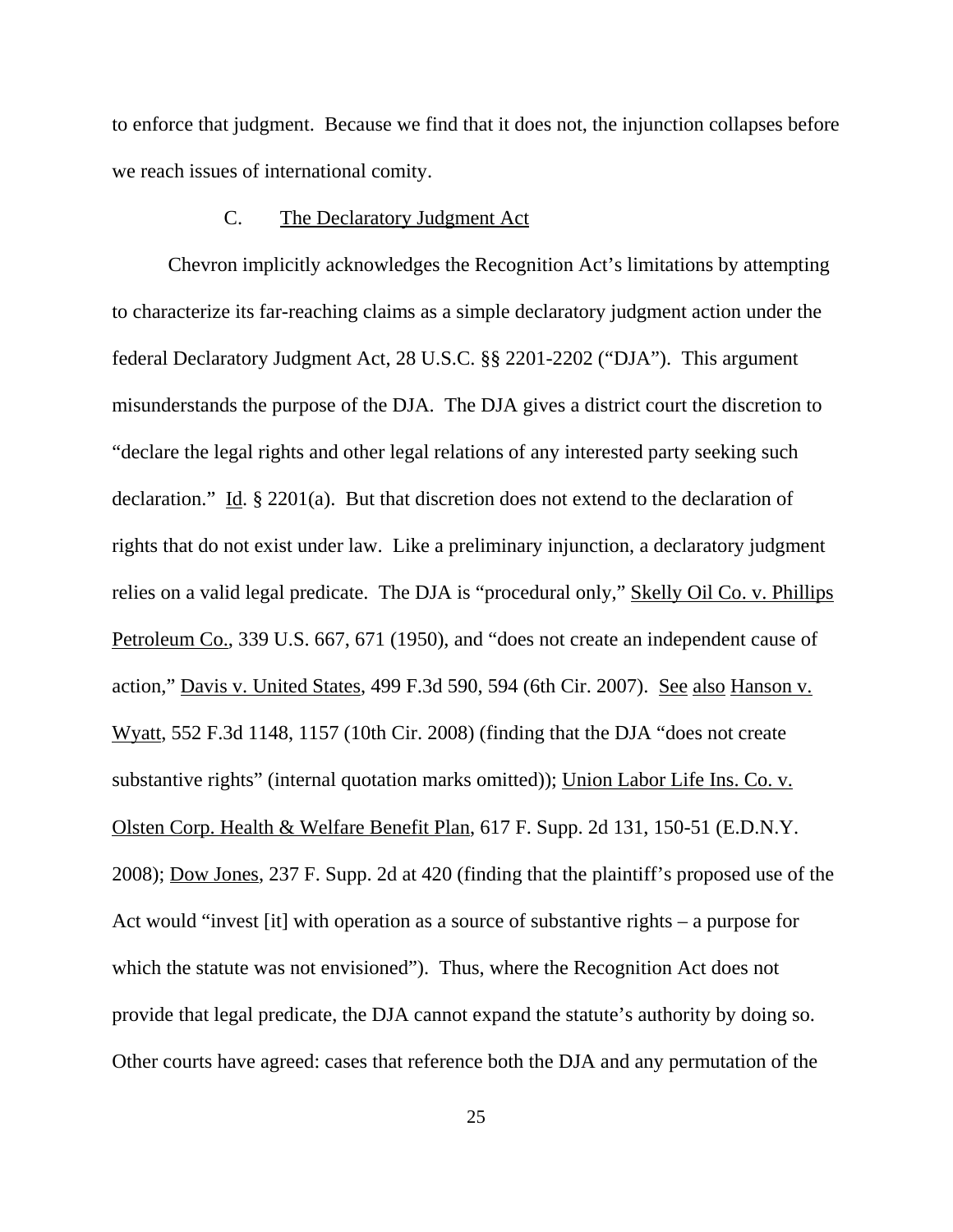Recognition Act are few, and we have found none in which a court undertook to use the DJA to declare the unenforceability of a foreign judgment before the putative judgmentcreditor could seek it.

One case where judgment-debtors asked a court to declare a foreign judgment unenforceable under the DJA is particularly instructive. In <u>Basic v. Fitzroy Eng'g, Ltd.</u>, 949 F. Supp. 1333 (N.D. Ill. 1996), the court sua sponte instructed the plaintiff to pursue "an obvious alternative remedy that [was] not only a 'better' approach, but still allow[ed] [the putative judgment-debtor] to argue the same points to an American judge, albeit at a later date." Id. at 1341. That alternative, of course, was for the judgment-debtor to wait for the putative judgment-creditor to bring an enforcement action under the Illinois version of the Recognition Act, and then raise nonrecognition as an affirmative defense. Id.

Chevron attempts to redeem the novelty of its argument by arguing that its action is permitted under the Dow Jones test, which guides courts in issuing declaratory judgments. Dow Jones & Co. v. Harrods, Ltd., 346 F.3d 357, 359-60 (2d Cir. 2003). That test is of limited relevance in this case. Because the DJA cannot create legal rights that do not otherwise exist, no balancing test, no matter how its many factors are weighed, can lead us to establish such a right.

At any rate, once the issues under the Recognition Act are properly understood, it becomes clear that under the Dow Jones test the district court must be found to have abused its discretion in undertaking to issue a declaratory judgment. As discussed above,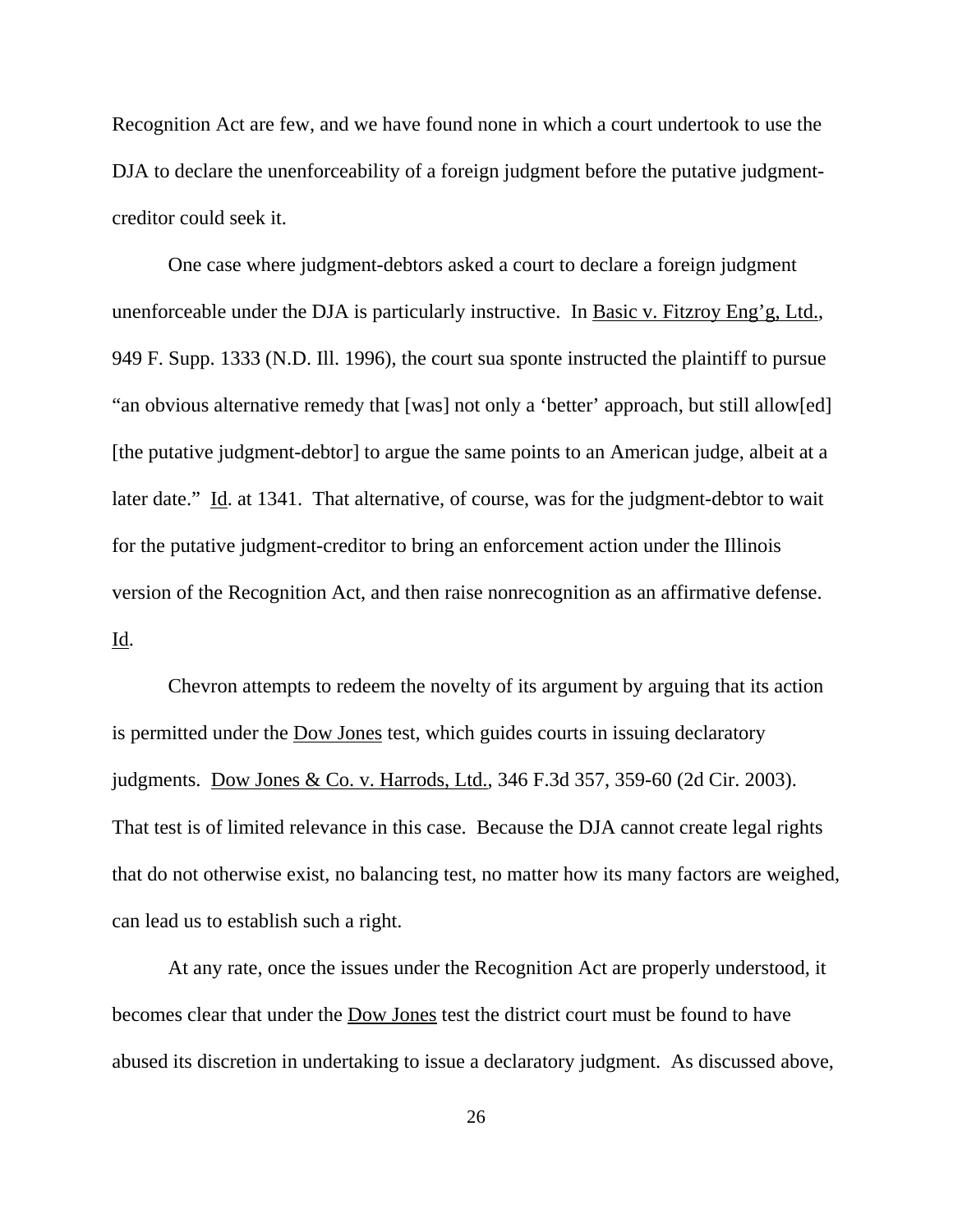the Recognition Act does not authorize a court to declare a foreign judgment null and void for all purposes in all countries, or to issue injunctions preventing parties to foreign litigation from acting abroad to present issues to foreign courts. The argument for a declaratory judgment, which thus becomes limited to the claim that Chevron can petition a New York court to declare in advance that any effort to enforce the Ecuadorian judgment *in New York,* must fail.

In Dow Jones, we noted that the primary issues in assessing the appropriateness of declaratory relief are "(1) whether the judgment will serve a useful purpose in clarifying or settling the legal issues involved; and (2) whether a judgment would finalize the controversy and offer relief from uncertainty."  $\underline{Id}$ . at 359. We further noted with approval that other courts have elaborated on this standard by asking such questions as "(1) whether the proposed remedy is being used merely for 'procedural fencing' or a 'race to res judicata'; (2) whether the use of a declaratory judgment would increase friction between sovereign legal systems or improperly encroach on the domain of a state or foreign court; and (3) whether there is a better or more effective remedy." Id. at 359-60.

To state these standards is to make apparent that Chevron's argument for declaratory relief must fail. The LAPs hold a judgment from an Ecuadorian court. They may seek to enforce that judgment in any country in the world where Chevron has assets. There is no indication that they will select New York as one of the jurisdictions in which they will undertake enforcement efforts, and if they do, they will have to present their claim to a New York court which will then apply the standards of the Recognition Act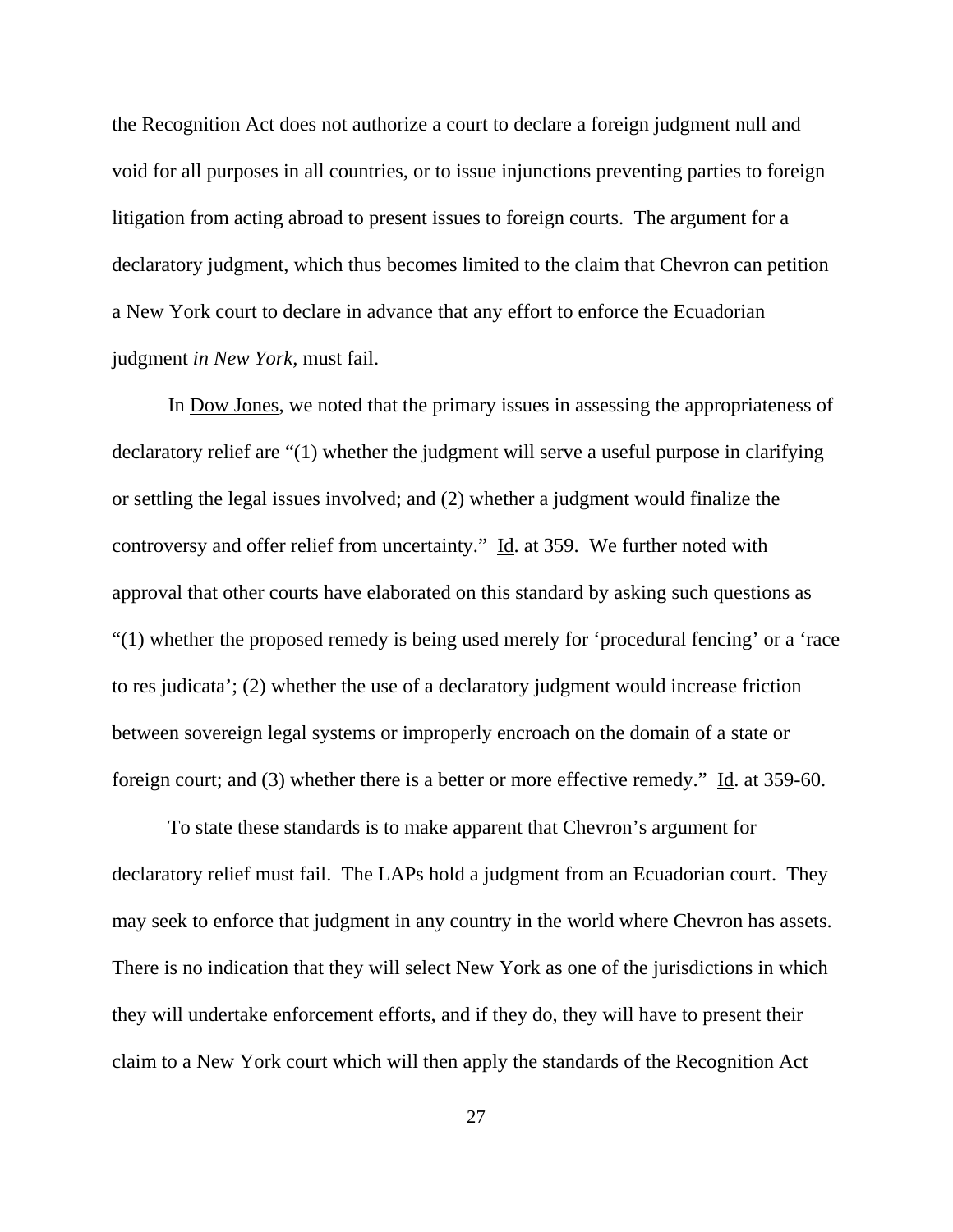before any adverse consequence may befall Chevron. It is unclear what is to be gained by provoking a decision about the effect in New York of a foreign judgment that may never be presented in New York. If such an advisory opinion were available, any losing party in litigation anywhere in the world with assets in New York could seek to litigate the validity of the foreign judgment in this jurisdiction.

Such a regime would unquestionably provoke extensive friction between legal systems by encouraging challenges to the legitimacy of foreign courts in cases in which the enforceability of the foreign judgment might otherwise never be presented in New York. As Chevron's effort to secure injunctive relief illustrates, permitting such speculative declaratory relief would encourage efforts by parties to seek a res judicata advantage by litigating issues in New York in order to obtain advantage in connection with potential enforcement efforts in other countries. And while the declaratory judgment might definitively settle the question of enforcement in New York – a question that in the ordinary course might never arise at all – it would hardly "finalize" the larger dispute between the parties about the legitimacy of the Ecuadorian judgment or its enforceability in other countries. We thus agree with the court in Basic, 949 F. Supp. at 1341, that a far better remedy is available: Chevron can present its defense to the recognition and enforcement of the Ecuadorian judgment in New York if, as and when the LAPs seek to enforce their judgment in New York.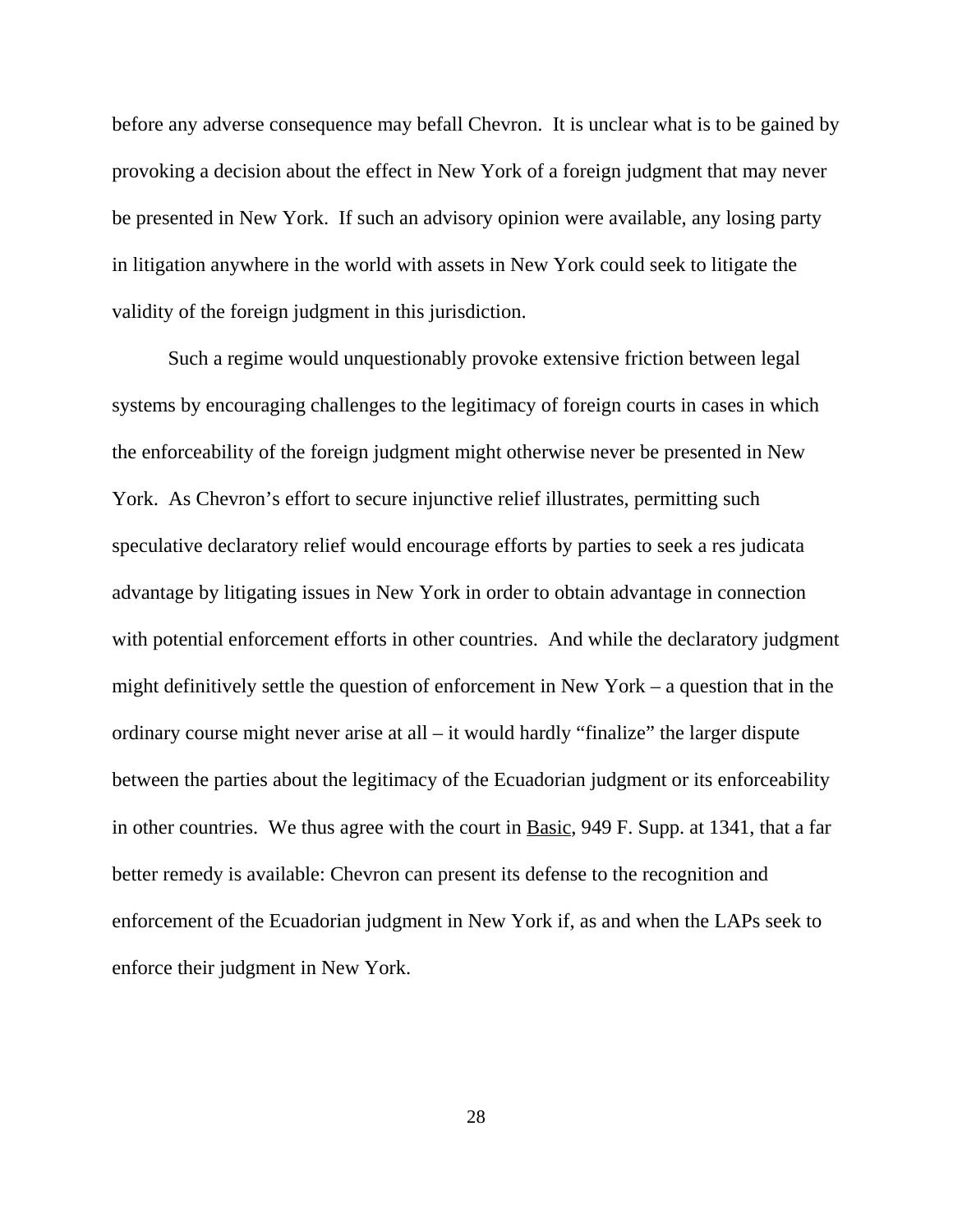### **CONCLUSION**

We have considered all of the parties' remaining arguments on appeal and find them to be either rendered moot by our disposition of this appeal or to pertain to litigation that is not properly before us.<sup>17</sup> Accordingly, for the foregoing reasons and consistent with our September 19, 2011 order, the judgment of the district court is REVERSED and

 $17$  Two of the defendants-appellants, Naranjo and Payaguaje, also challenge the district court's personal jurisdiction over them. Ordinarily, we would address any challenge to personal jurisdiction prior to deciding the merits of the cause of action. See In re Rationis Enters., Inc. of Panama, 261 F.3d 264, 267-68 (2d Cir. 2001) (treating personal jurisdiction as a threshold determination that precedes adjudication of the merits). However, in cases such as this one with multiple defendants – over some of whom the court indisputably has personal jurisdiction – in which all defendants collectively challenge the legal sufficiency of the plaintiff's cause of action, we may address first the facial challenge to the underlying cause of action and, if we dismiss the claim in its entirety, decline to address the personal jurisdictional claims made by some defendants. This is particularly true when the personal jurisdictional challenges are based on factual allegations that are, in this early posture, still under development. See Ball v. Metallurgie Hoboken-Overpelt, S.A., 902 F.2d 194, 197 (2d Cir. 1990) (discussing the changing nature of personal jurisdiction analysis, depending on the procedural posture of the case); 4 C. Wright & A. Miller, Federal Practice and Procedure § 1067.6 (3d edition 2011) ("Alternatively, when the jurisdictional question is complex or difficult, a court simply may avoid the issue by resolving the suit on the merits when they clearly must be decided in favor of the party challenging jurisdiction, thereby obviating any need to decide the question; that approach is possible even when the jurisdictional issue lacks complexity."). This approach does not violate the Supreme Court's repudiation of the socalled "hypothetical jurisdiction" doctrine, Steel Co. v. Citizens for a Better Env't, 523 U.S. 83, 94-95 (1998), as our analysis is based on the undisputed personal jurisdiction of the other defendants. We therefore decline to address Naranjo and Payaguaje's personaljurisdiction arguments, and express no views regarding the district court's related analysis. See Donziger, 768 F. Supp. 2d at 640-45.

Similarly, we express no views on the merits of the parties' various charges and counter-charges regarding the Ecuadorian legal system and their adversaries' conduct of this litigation, which may be addressed as relevant in other litigation before the district court or elsewhere.